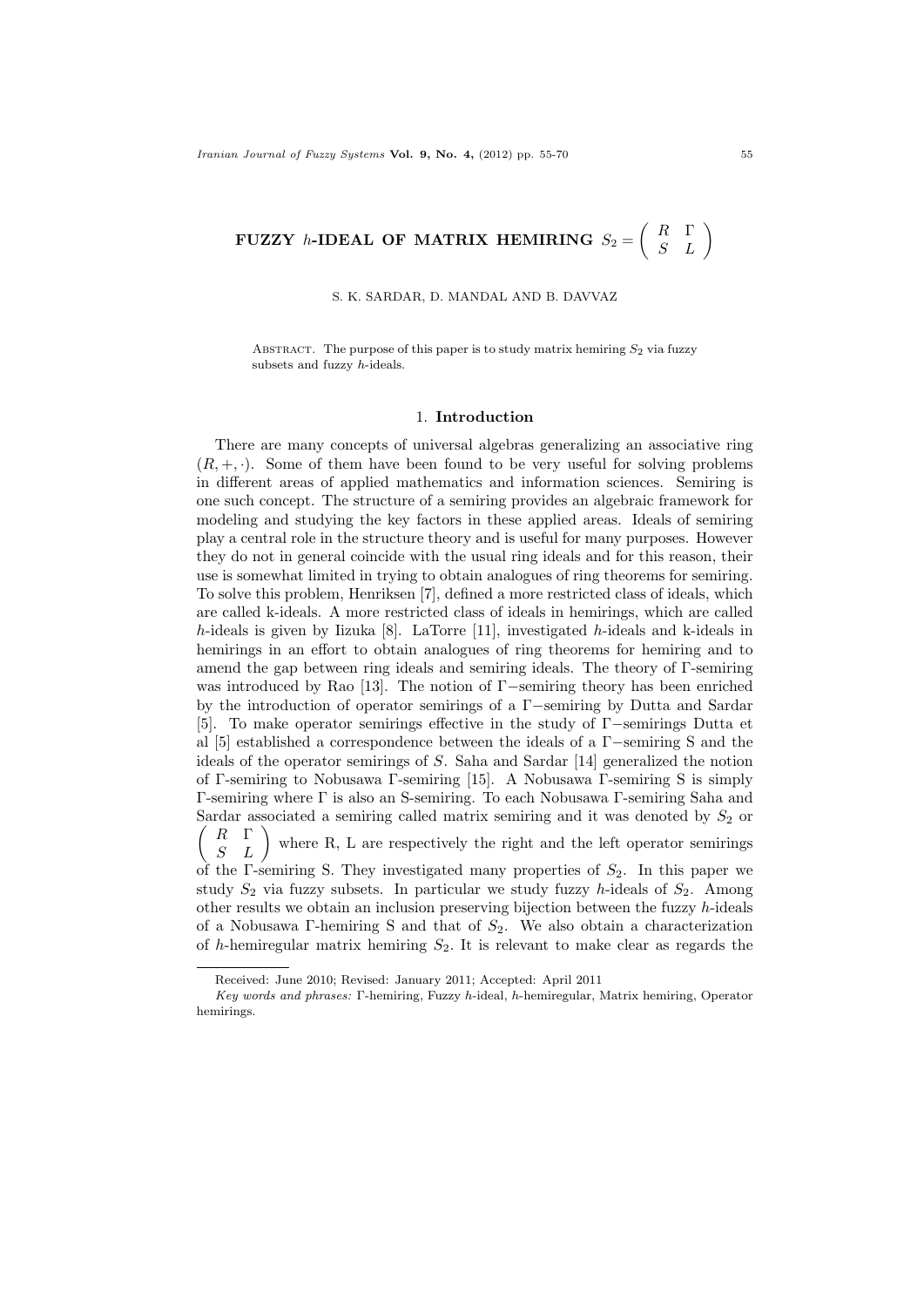terminology used here. To keep consistency with the terminology of fuzzification of hemirings  $[4, 10, 19, 20, 21]$ , we call Γ-semirings to be Γ-hemirings.

## 2. Preliminaries

We recall the following definition from [6].

A hemiring (respectively semiring) is a nonempty set  $S$  on which operations addition and multiplication have been defined such that  $(S, +)$  is a commutative monoid with identity  $0, (S, \cdot)$  is a semigroup (respectively monoid with identity  $1_S$ ), multiplication distributes over addition from either side,  $1_S \neq 0$  and  $0s = 0 = s0$ for all  $s \in S$ .

Let S and  $\Gamma$  be two additive commutative semigroups with zero. According to [16], S is called a Γ-hemiring if there exists a mapping  $S \times \Gamma \times S \longrightarrow S$  by  $(a, \alpha, b) \mapsto a\alpha b$  satisfying the following conditions:

- (1)  $(a + b)\alpha c = a\alpha c + b\alpha c$ .
- (2)  $a\alpha(b+c) = a\alpha b + a\alpha c$
- (3)  $a(\alpha + \beta)b = a\alpha b + a\beta b$ ,
- (4)  $a\alpha(b\beta c) = (a\alpha b)\beta c$ ,
- (5)  $0_S \alpha a = 0_S = a \alpha 0_S$ ,
- (6)  $a0_{\Gamma}b = 0_S = b0_{\Gamma}a$ ,

for all  $a, b, c \in S$  and for all  $\alpha, \beta \in \Gamma$ . In addition, if there exists a mapping  $\Gamma \times S \times \Gamma \longrightarrow \Gamma$  by  $(\alpha, s, \beta) \mapsto \alpha s \beta$  satisfying the above conditions, then S is called a Nobusawa Γ-semiring [15].

For simplification we write 0 instead of  $0_S$  and  $0_\Gamma$ .

Let S be the set of all  $m \times n$  matrices over  $\mathbb{Z}_0^-$  (the set of all non-positive integers) and  $\Gamma$  be the set of all  $n \times m$  matrices over  $\mathbb{Z}_{0}^{-}$ . Then S forms a  $\Gamma$ -hemiring with usual addition and multiplication of matrices.

Now, we recall the following definitions from [5].

Let S be a Γ-hemiring and F be the free additive commutative semigroup generated by  $S \times \Gamma$ . We define a relation  $\rho$  on F as follows:

$$
\sum_{i=1}^{m} (x_i, \alpha_i) \rho \sum_{j=1}^{n} (y_j, \beta_j)
$$
 if and only if 
$$
\sum_{i=1}^{m} x_i \alpha_i a = \sum_{j=1}^{n} y_j \beta_j a
$$
,

for all  $a \in S$   $(m, n \in \mathbb{Z}^+)$ . Then  $\rho$  is a congruence relation on F. We denote the congruence class containing  $\sum_{m=1}^{m}$  $i=1$  $(x_i, \alpha_i)$  by  $\sum^m$  $i=1$  $[x_i, \alpha_i]$ . Then  $F/\rho$  is an additive commutative semigroup. Now,  $F/\rho$  forms a hemiring with the multiplication defined by

$$
\left(\sum_{i=1}^m [x_i, \alpha_i]\right)\left(\sum_{j=1}^n [y_j, \beta_j]\right) = \sum_{i,j} [x_i \alpha_i y_j, \beta_j].
$$

We denote this hemiring by L and call it the *left operator hemiring* of the  $\Gamma$ hemiring S. Dually we define the right operator hemiring R of the Γ-hemiring S.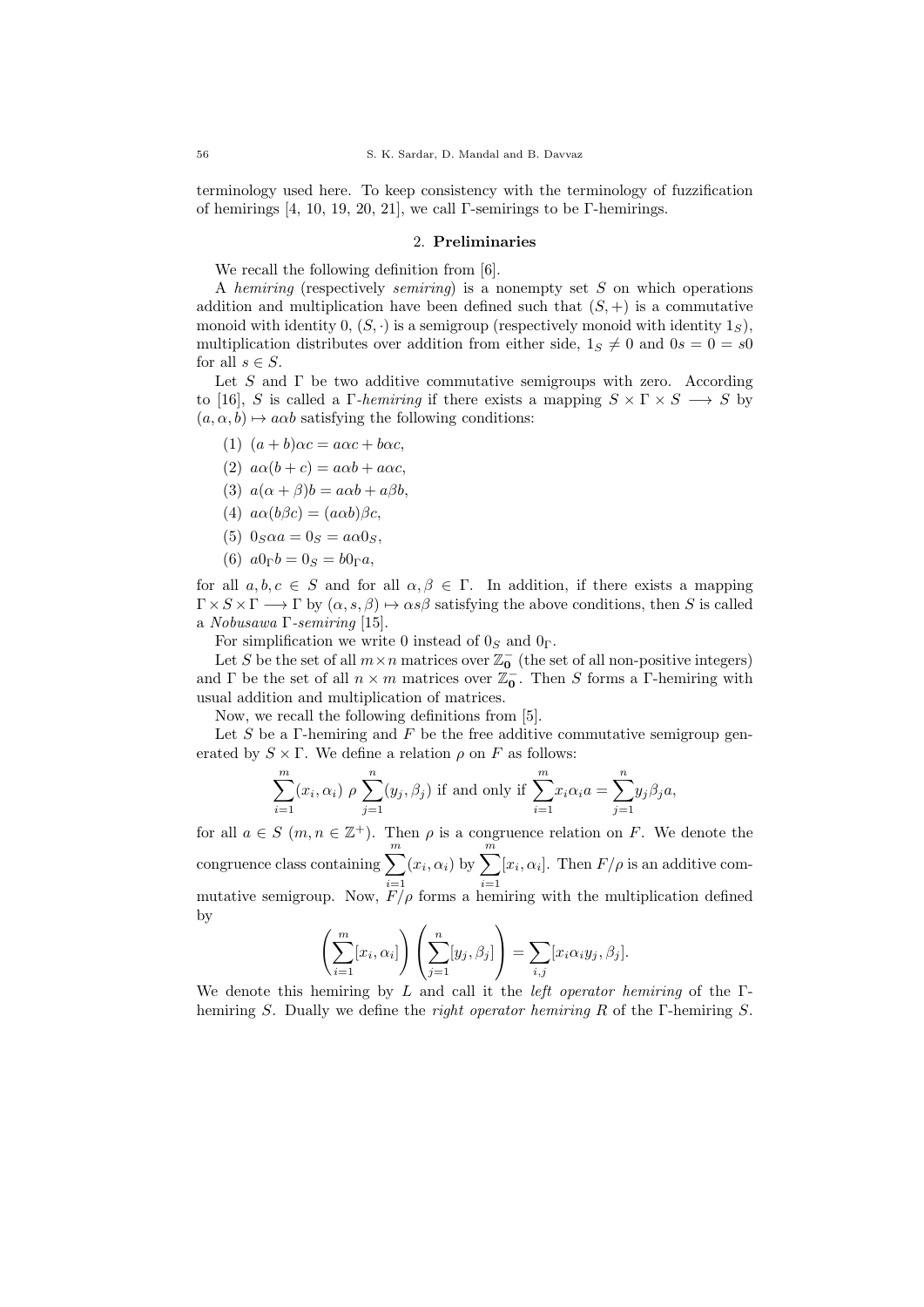Fuzzy *h*-ideal of Matrix Hemiring 
$$
S_2 = \begin{pmatrix} R & \Gamma \\ S & L \end{pmatrix}
$$
 57

Let S be a Γ-hemiring, L be the left operator hemiring and R be the right one. If there exists an element  $\sum_{m=1}^{m}$  $i=1$  $[e_i, \delta_i] \in L(\text{resp. } \sum^n)$  $j=1$  $[\gamma_j, f_j] \in R$ ) such that  $\sum_{n=1}^{\infty}$  $i=1$  $e_i\delta_i a = a$ (respectively,  $\sum_{n=1}^n$  $j=1$  $a\gamma_j f_j = a$ ) for all  $a \in S$ , then S is said to have the *left unity*  $\sum_{ }^{\infty}$  $\frac{i=1}{i}$  $[e_i, \delta_i]$  (respectively, the *right unity*  $\sum_{i=1}^n$  $j=1$  $[\gamma_j, f_j]$ ).

Throughout this paper unless otherwise mentioned for different elements of L (respectively,  $R$ ) we take the same index say 'i' whose range is finite, that is, from 1 to  $n$ , for some positive integer  $n$ .

Let S be a Γ-hemiring, L be the left operator hemiring and R be the right one. If there exists an element  $[e, \delta] \in L$  (respectively,  $[\gamma, f] \in R$ ) such that  $e\delta a = a$  (respectively,  $a\gamma f = a$ ) for all  $a \in S$ , then S is said to have the *strong left* unity  $[e, \delta]$  (respectively, strong right unity  $[\gamma, f]$ ) [13].

Let S be a Γ-hemiring, L be the left operator hemiring and R be the right one. Let  $P \subseteq L \subseteq R$ ). According to [5], we define  $P^+ = \{a \in S : [a, \Gamma] \subseteq P\}$ (respectively,  $P^* = \{a \in S : [\Gamma, a] \subseteq P\}$ ) and for  $Q \subseteq S$ ,

$$
Q^{+'} = \left\{ \sum_{i=1}^{m} [x_i, \alpha_i] \in L : \left( \sum_{i=1}^{m} ([x_i, \alpha_i] \right) S \subseteq Q \right\},\
$$

where  $\left(\sum_{m=1}^{\infty} \right)$  $i=1$  $[x_i, \alpha_i]$  $\left\{S \right\}$  denotes the set of all finite sums  $\sum$ i,k  $x_i \alpha_i s_k, s_k \in S$  and

$$
Q^{*'} = \left\{ \sum_{i=1}^{m} [\alpha_i, x_i] \in R : S\left(\sum_{i=1}^{m} ([\alpha_i, x_i])\right) \subseteq Q \right\},\
$$

where  $S\left(\sum_{i=1}^m a_i\right)$  $i=1$  $[x_i,\alpha_i]$  $\Big)$  denotes the set of all finite sums  $\sum$ i,k  $s_k \alpha_i x_i, s_k \in S.$ 

A fuzzy subset  $\mu$  of a non-empty set S is a function  $\mu: S \longrightarrow [0, 1]$ .

Let  $\mu$  be a non-empty fuzzy subset of a Γ-hemiring S (i.e.,  $\mu(x) \neq 0$  for some  $x \in S$ ). Then  $\mu$  is called a *fuzzy left ideal* (respectively, *fuzzy right ideal*) of S [16] if

- (1)  $\mu(x + y) > \min[\mu(x), \mu(y)],$
- (2)  $\mu(x\gamma y) \geq \mu(y)$  (respectively,  $\mu(x\gamma y) \geq \mu(x)$ ),

for all  $x, y \in S$  and  $\gamma \in \Gamma$ . A fuzzy ideal of a Γ-hemiring S is a non-empty fuzzy subset of S which is a fuzzy left ideal as well as a fuzzy right ideal of S. Recently, many authors studied fuzzy ideals of various kinds of algebraic structures, for example see [1, 2, 3, 9, 22]. Note that if  $\mu$  is a fuzzy left or right ideal of a Γhemiring S, then  $\mu(0) \geq \mu(x)$  for all  $x \in S$ .

A left ideal A of a Γ-hemiring S is called a *left h-ideal* if for any  $x, z \in S$  and  $a, b \in A$ ,

$$
x + a + z = b + z \Longrightarrow x \in A.
$$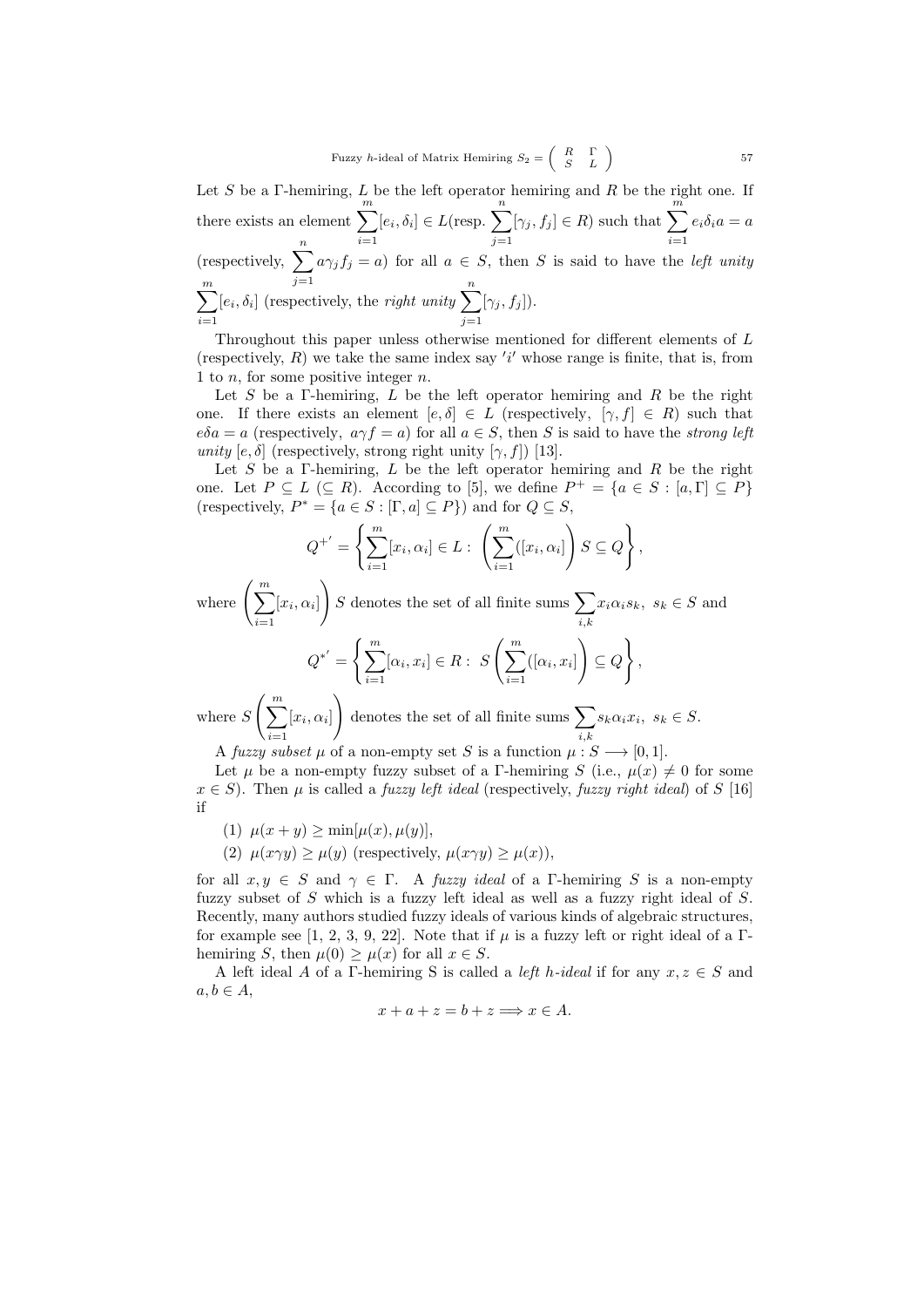A right h-ideal is defined analogously. A fuzzy left ideal  $\mu$  of a Γ-hemiring S is called a *fuzzy left h-ideal* if for all  $a, b, x, z \in S$ ,

$$
x + a + z = b + z \Longrightarrow \mu(x) \ge \min\{\mu(a), \mu(b)\}.
$$

A fuzzy right h-ideal is defined similarly. By a fuzzy h-ideal  $\mu$ , we mean that  $\mu$  is both fuzzy left and fuzzy right h-ideal.

For example, let  $S$  be the additive commutative semigroup of all non-positive integers and  $\Gamma$  be the additive commutative semigroup of all non-positive even integers. Then S is a Γ-hemiring if  $a\gamma b$  denotes the usual multiplication of integers  $a, \gamma, b$  where  $a, b \in S$  and  $\gamma \in \Gamma$ . Let  $\mu$  be a fuzzy subset of S, defined as follows

$$
\mu(x) = \begin{cases} 1 & \text{if } x = 0 \\ 0.7 & \text{if } x \text{ is even} \\ 0.1 & \text{if } x \text{is odd} \end{cases}
$$

The fuzzy subset  $\mu$  of S is both a fuzzy ideal and a fuzzy h-ideal of S.

Let S be a Γ-hemiring and  $\mu_1, \mu_2$  be two fuzzy subsets of S. Then the sum  $\mu_1 \oplus \mu_2$  is defined as follows:

$$
(\mu_1 \oplus \mu_2)(x) = \sup_{x=u+v} \{ \min \{ \mu_1(u), \mu_2(v) \} : u, v \in S \}
$$

Let  $\mu$  and  $\theta$  be two fuzzy subsets of a Γ-hemiring S. We define generalized hproduct of  $\mu$  and  $\theta$  by  $\mu\circ_h\theta(x)$ 

$$
= \left\{\begin{array}{l}\sup\left\{\min_{i}\{\min\{\mu(a_i),\mu(c_i),\theta(b_i),\theta(d_i)\}\}\right\}: x + \sum_{i=1}^n a_i\gamma_i b_i + z = \sum_{i=1}^n c_i\delta_i d_i + z\right\} \\0 \text{ if } x \text{ can not be expressed as above,}\end{array}\right\}
$$

where  $x, z, a_i, b_i, c_i, d_i \in S$  and  $\gamma_i, \delta_i \in \Gamma$ , for  $i = 1, ..., n$ .

For more preliminaries of semirings (hemirings) and Γ-semirings we refer to [6] and [5], respectively. Also, for more results on fuzzy h-ideals in Γ-hemirings we refer to [16]. Throughout this paper unless otherwise mentioned  $S$  denotes a  $\Gamma$ -hemiring with left unity and right unity and  $FLh-I(S)$ ,  $FRh-I(S)$  and  $Fh-I(S)$  denote respectively the set of all fuzzy left h-ideals, the set of all fuzzy right h-ideals and the set of all fuzzy h-ideals of the Γ-hemiring S. Similar is the meaning of  $FLh-I(L)$ ,  $FLh - I(R)$ ,  $FRh - I(L)$ ,  $FRh - I(R)$ ,  $Fh - I(L)$ ,  $Fh - I(R)$ , where L and R are respectively the left operator and right operator hemirings of the Γ-hemiring S. Also, in this section we assume that  $\mu(0) = 1$  for a fuzzy left h-ideal (respectively, fuzzy right h-ideal, fuzzy h-ideal)  $\mu$  of a Γ-hemiring S. Similarly, we assume that  $\mu(0_L) = 1$  (respectively,  $\mu(0_R) = 1$ ) for a fuzzy left h-ideal (respectively, fuzzy right h-ideal, fuzzy h-ideal)  $\mu$  of the left operator hemiring (respectively, right operator hemiring R) of a Γ-hemiring S.

Throughout this section  $S$  denotes a Nobusawa Γ-hemiring with unities,  $R$  denotes the right operator hemiring and L denotes the left operator hemiring of the Nobusawa Γ-hemiring S.

We recall the following definitions and results from [17].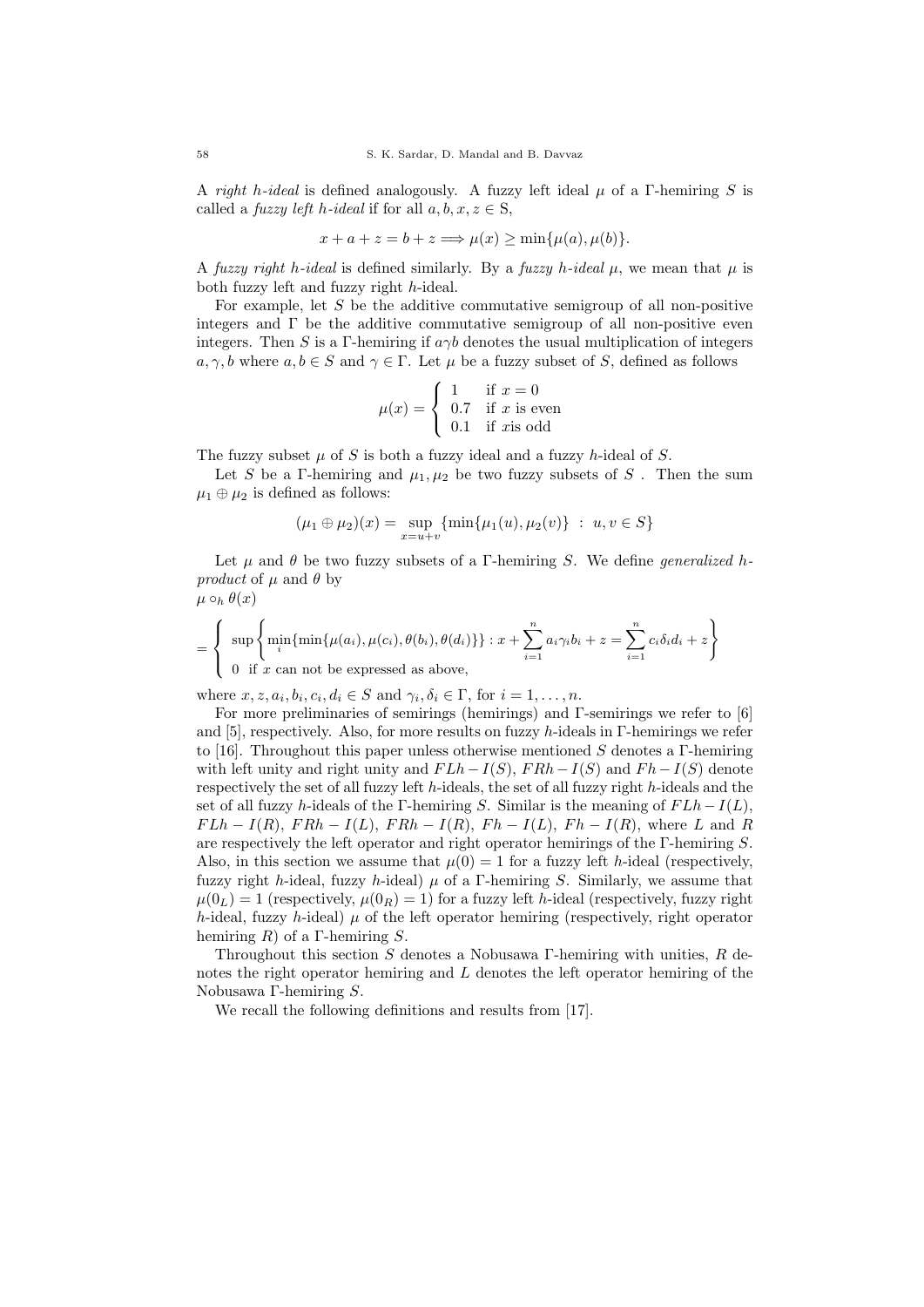Let  $\mu$  be a fuzzy subset of L, we define a fuzzy subset  $\mu^+$  of S by

$$
\mu^+(x) = \inf_{\gamma \in \Gamma} \mu([x, \gamma]),
$$

where  $x \in S$ . If  $\sigma$  is a fuzzy subset of S, we define a fuzzy subset  $\sigma^{+'}$  of L by

$$
\sigma^{+'}\left(\sum_{i}[x_i,\alpha_i]\right)=\inf_{s\in S}\sigma\left(\sum_{i}x_i\alpha_is\right),\,
$$

where  $\sum$ i  $[x_i, \alpha_i] \in L$ . If  $\delta$  is a fuzzy subset of R, we define a fuzzy subset  $\delta^*$  of S by

$$
\delta^*(x) = \inf_{\gamma \in \Gamma} \delta([\gamma, x]),
$$

where  $x \in S$ . If  $\eta$  is a fuzzy subset of S, we define a fuzzy subset  $\eta *'$  of R by

$$
\eta^{*'}\left(\sum_{i} [\alpha_i, x_i]\right) = \inf_{s \in S} \eta\left(\sum_{i} s\alpha_i x_i\right),\,
$$

where  $\sum$ i  $[\alpha_i, x_i] \in R$ . We have:

- (1) If  $\mu \in F h I(L)$ , then  $\mu^+ \in F h I(S)$ .
- (2) If  $\sigma \in F h I(S)$  (respectively,  $FRh I(S)$ ,  $FLh I(S)$ ), then  $\sigma^{+'} \in$  $Fh - I(L)$  (respectively,  $FRh - I(L)$ ,  $FLh - I(L)$ ).
- (3) If  $\delta \in F h I(R)$  (respectively,  $FRh I(R)$ ,  $FLh I(R)$ ), then  $\delta^* \in$  $F h - I(S)$  (respectively,  $F R h - I(S)$ ,  $F L h - I(S)$ ).
- (4) If  $\eta \in F h I(S)$  (respectively,  $FR h I(S)$ ,  $FL h I(S)$ ), then  $\eta^{*'} \in$  $Fh - I(R)$  (respectively,  $FRh - I(R)$ ,  $FLh - I(R)$ ).
- (5) The lattices of all fuzzy h-ideals of  $S$  and  $L$  are isomorphic via the inclusion preserving bijection  $\sigma \mapsto \sigma^{+'}$ , where  $\sigma \in F h - I(S)$  and  $\sigma^{+'} \in F h - I(L)$ .
- (6) The lattices of all fuzzy h-ideals of S and R are isomorphic via the inclusion preserving bijection  $\sigma \mapsto \sigma^{*'}$ , where  $\sigma \in F h - I(S)$  and  $\sigma^{*'} \in F h - I(R)$ .
- (7) The lattices of all h-ideals of  $S$  and  $R$  are isomorphic via the mapping  $I \mapsto I^{*'}$ , where I denotes an h-ideal of S.
- (8) For any two fuzzy h-ideals  $\mu$  and  $\nu$  of  $S$ ,  $(\mu o_h \nu)^{+'} = ((\mu)^{+'} o_h(\nu)^{+'})$ .

# 3. Fuzzy *h*-ideal in Matrix Hemiring  $\left(\begin{array}{cc} R & \Gamma \ S & L \end{array}\right)$

**Definition 3.1.** Let S be a Nobusawa Γ-hemiring and  $\mu$  be a fuzzy subset of S. Then we define a fuzzy subset  $\Gamma(\mu)$  of  $\Gamma$  by

$$
\Gamma(\mu)(\gamma) = \inf_{s,s' \in S} \mu(s\gamma s'),
$$

for  $\gamma \in \Gamma$ .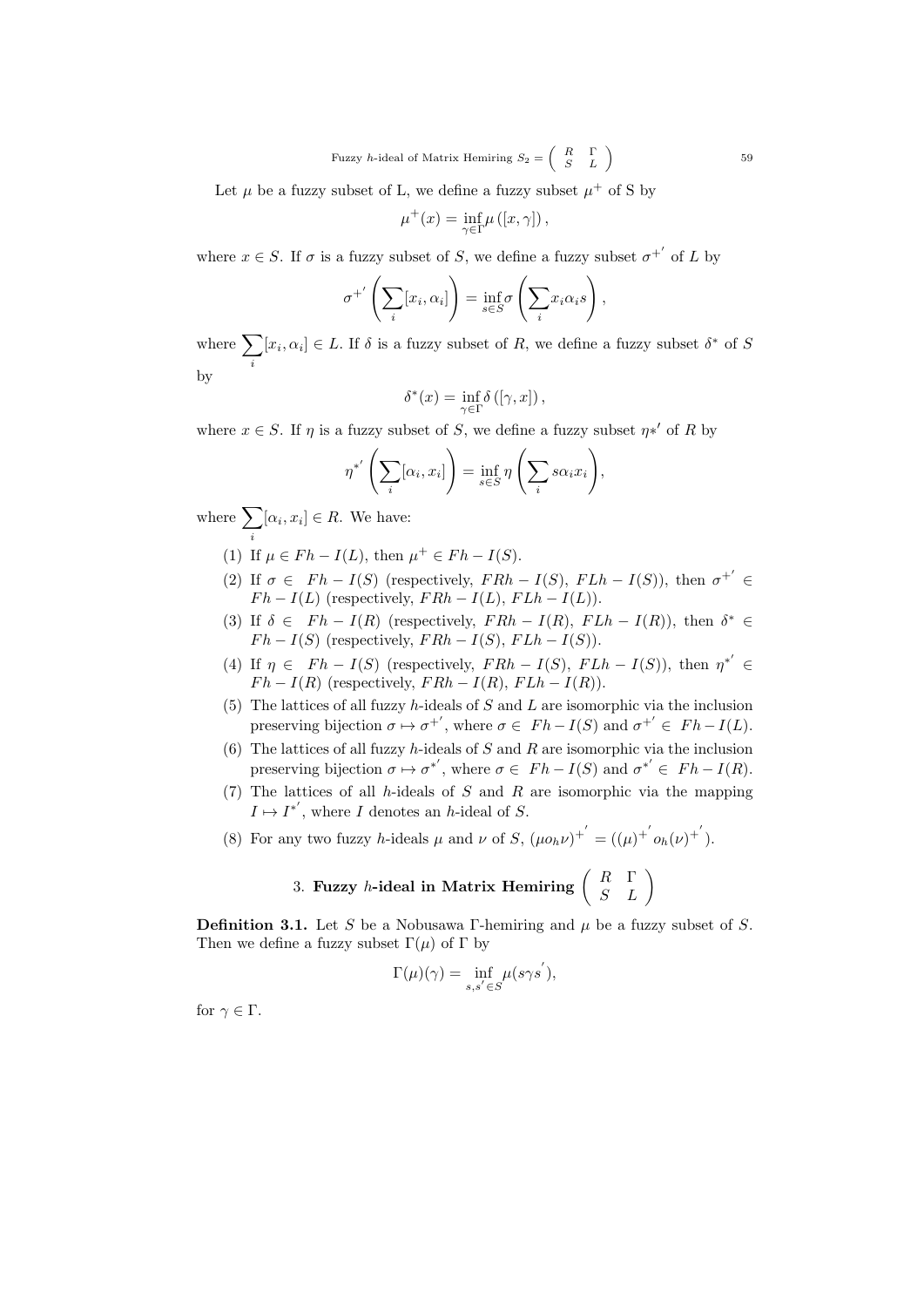Dually corresponding to a fuzzy subset  $\nu$  of Γ, we can find a fuzzy subset  $S(\nu)$ of S.

Throughout this section, unless otherwise mentioned, we consider  $S$  to be Nobusawa Γ-hemiring with unities.

**Theorem 3.2.** If  $\mu$  is a fuzzy h-ideal of S, then  $\Gamma(\mu)$  is also a fuzzy h-ideal of  $\Gamma$ .

*Proof.* Suppose that  $\mu$  is a fuzzy h-ideal of S and  $\gamma_1, \gamma_2 \in \Gamma$ . Then

$$
\Gamma(\mu)(\gamma_1 + \gamma_2) = \inf_{s,s' \in S} \mu(s(\gamma_1 + \gamma_2)s')
$$
  
\n
$$
= \inf_{s,s' \in S} \mu((s\gamma_1s') + (s\gamma_2s'))
$$
  
\n
$$
\geq \inf_{s,s' \in S} \min{\{\mu(s\gamma_1s'), \mu(s\gamma_2s')\}}
$$
  
\n
$$
= \min \left\{ \inf_{s,s' \in S} \mu(s\gamma_1s'), \inf_{s,s' \in S} \mu(s\gamma_2s') \right\}
$$
  
\n
$$
= \min{\{\Gamma(\mu)(\gamma_1), \Gamma(\mu)(\gamma_2)\}}
$$

and

$$
\Gamma(\mu)(\gamma_1 s \gamma_2) = \inf_{s',s'' \in S} \mu(s'(\gamma_1 s \gamma_2) s'') \ge \inf_{s',s \in S} \mu(s' \gamma_1 s) = \Gamma(\mu)(\gamma_1).
$$

Similarly, we have

$$
\Gamma(\mu)(\gamma_1 s \gamma_2) = \inf_{s', s'' \in S} \mu(s'(\gamma_1 s \gamma_2) s'') \ge \inf_{s, s'' \in S} \mu(s \gamma_2 s'') = \Gamma(\mu)(\gamma_2).
$$

Hence,  $\Gamma(\mu)$  is a fuzzy ideal of Γ. Now, suppose that  $\alpha + \gamma_1 + \delta = \gamma_2 + \delta$ , for  $\alpha, \gamma_1, \gamma_2, \delta \in \Gamma$ . So,

$$
\Gamma(\mu)(\alpha) = \inf_{s,s' \in S} \mu(s\alpha s')
$$
\n
$$
\geq \inf_{s,s' \in S} \min \{ \mu(s\gamma_1 s'), \mu(s\gamma_2 s') \}
$$
\n
$$
= \min \left\{ \inf_{s,s' \in S} \mu(s\gamma_1 s'), \inf_{s,s' \in S} \mu(s\gamma_2 s') \right\}
$$
\n
$$
= \min \{\Gamma(\mu)(\gamma_1), \Gamma(\mu)(\gamma_2)\}.
$$

Therefore,  $\Gamma(\mu)$  is a fuzzy *h*-ideal of Γ.

Similarly, we can prove that corresponding to a fuzzy h-ideal 
$$
\nu
$$
 of  $\Gamma$ ,  $S(\nu)$ , defined by

$$
S(\nu)(s) = \inf_{\gamma,\gamma' \in S} \nu(\gamma s \gamma') \text{ for } s \in S,
$$

is a fuzzy h-ideal of S. Now we observe that if S is a Nobusawa  $\Gamma$ -hemiring with strong unities, then for  $\mu \in F h - I(S)$  and  $x \in S$ 

$$
S(\Gamma(\mu))(x) = \inf_{\gamma_1, \gamma_2 \in \Gamma} \Gamma(\mu)(\gamma_1 x \gamma_2) = \inf_{\gamma_1, \gamma_2 \in \Gamma} \inf_{s_1, s_2 \in S} \mu(s_1 \gamma_1 x \gamma_2 s_2) \ge \mu(x).
$$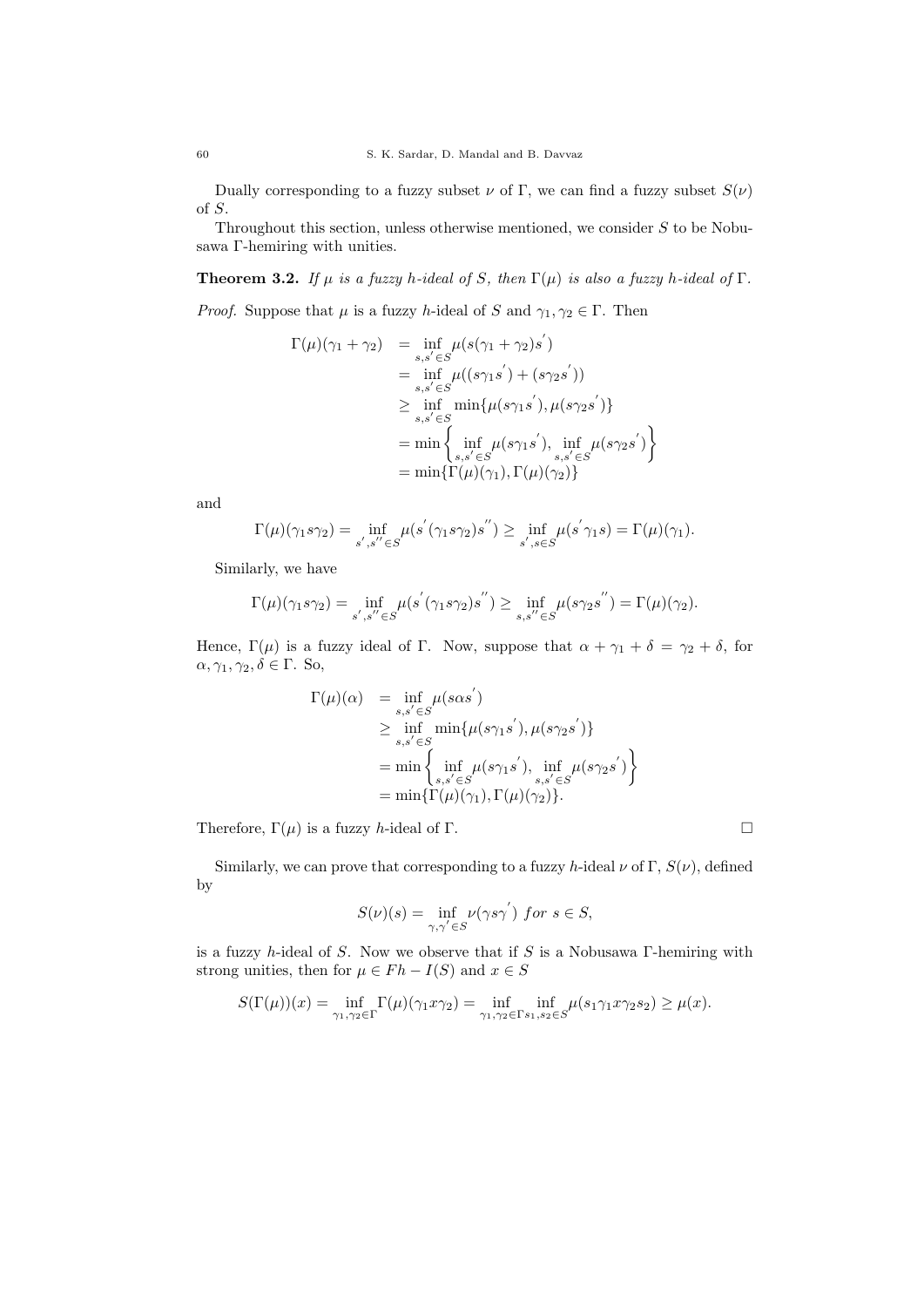Also we see that

$$
\mu(x) = \mu(e\delta x) \text{ (where } [e, \delta] \text{ is the strong left unity of } S)
$$
  
\n
$$
= \mu(e\delta x \gamma f) \text{ (where } [\gamma, f] \text{ is the strong right unity of } S)
$$
  
\n
$$
\geq \inf_{s_1, s_2 \in S} \mu(s_1 \delta x \gamma s_2) \geq \inf_{s_1, s_2 \in S} \inf_{\gamma_1, \gamma_2 \in \Gamma} \mu(s_1 \gamma_1 x \gamma_2 s_2)
$$
  
\n
$$
= \inf_{\gamma_1, \gamma_2 \in \Gamma s_1, s_2 \in S} \mu(s_1 \gamma_1 x \gamma_2 s_2) = S(\Gamma(\mu))(x).
$$

Thus  $\mu = S(\Gamma(\mu))$ . Similarly, for  $\nu \in F h - I(\Gamma)$ ,  $\nu = \Gamma(S(\nu))$ . Consequently, we obtain the following theorem.

**Theorem 3.3.** Let S be a Nobusawa  $\Gamma$ -hemiring with strong unities. Then there exists a bijection between the set of all fuzzy h-ideals of S and the set of all fuzzy h-ideals of Γ.

**Proposition 3.4.** Suppose that  $\mu$  and  $\nu$  are fuzzy h-ideals of S. Then

(1)  $\Gamma(\mu) \cap \Gamma(\nu) = \Gamma(\mu \cap \nu),$ (2)  $\Gamma(\mu) o_h \Gamma(\nu) = \Gamma(\mu o_h \nu),$ (3)  $\Gamma(\mu) \oplus \Gamma(\nu) = \Gamma(\mu \oplus \nu).$ 

*Proof.* Let  $\gamma \in \Gamma$ . Then

$$
(\Gamma(\mu) \cap \Gamma(\nu))(\gamma) = \min{\{\Gamma(\mu)(\gamma), \Gamma(\nu)(\gamma)\}\atop s,s' \in S} = \min{\{\inf_{s,s' \in S} \mu(s\gamma s'), \inf_{s,s' \in S} \nu(s\gamma s')\}\atop s,s' \in S} = \inf_{s,s' \in S} \min{\{\mu(s\gamma s'), \nu(s\gamma s')\}\atop s,s' \in S} = \prod_{s,s' \in S} (\mu \cap \nu)(s\gamma s')
$$

and

$$
\Gamma(\mu) o_h \Gamma(\nu)(\gamma)
$$
\n
$$
= \sup \left\{ \min_i \left\{ \Gamma(\mu)(\gamma_i^1), \Gamma(\nu)(\gamma_i^2), \Gamma(\mu)(\gamma_i^3), \Gamma(\nu)(\gamma_i^4) \right\} : \right. \n\gamma + \sum_i \gamma_i^1 s_i^1 \gamma_i^2 + z = \sum_i \gamma_i^3 s_i^2 \gamma_i^4 + z \right\}
$$
\n
$$
= \sup \left\{ \min_i \left\{ \inf_{s,s' \in S} \mu(s\gamma_i^1 s'), \inf_{s,s' \in S} \nu(s\gamma_i^2 s'), \inf_{s,s' \in S} \mu(s\gamma_i^3 s'), \inf_{s,s' \in S} \nu(s\gamma_i^4 s') \right\} : \right. \n\gamma s' + \sum_i s\gamma_i^1 s_i^1 \gamma_i^2 s' + szs' = \sum_i s\gamma_i^3 s_i^2 \gamma_i^4 s' + szs' \right\}
$$
\n
$$
= \inf_{s,s' \in S} (\mu o_h \nu)(s\gamma s')
$$
\n
$$
= \Gamma(\mu o_h \nu)(\gamma).
$$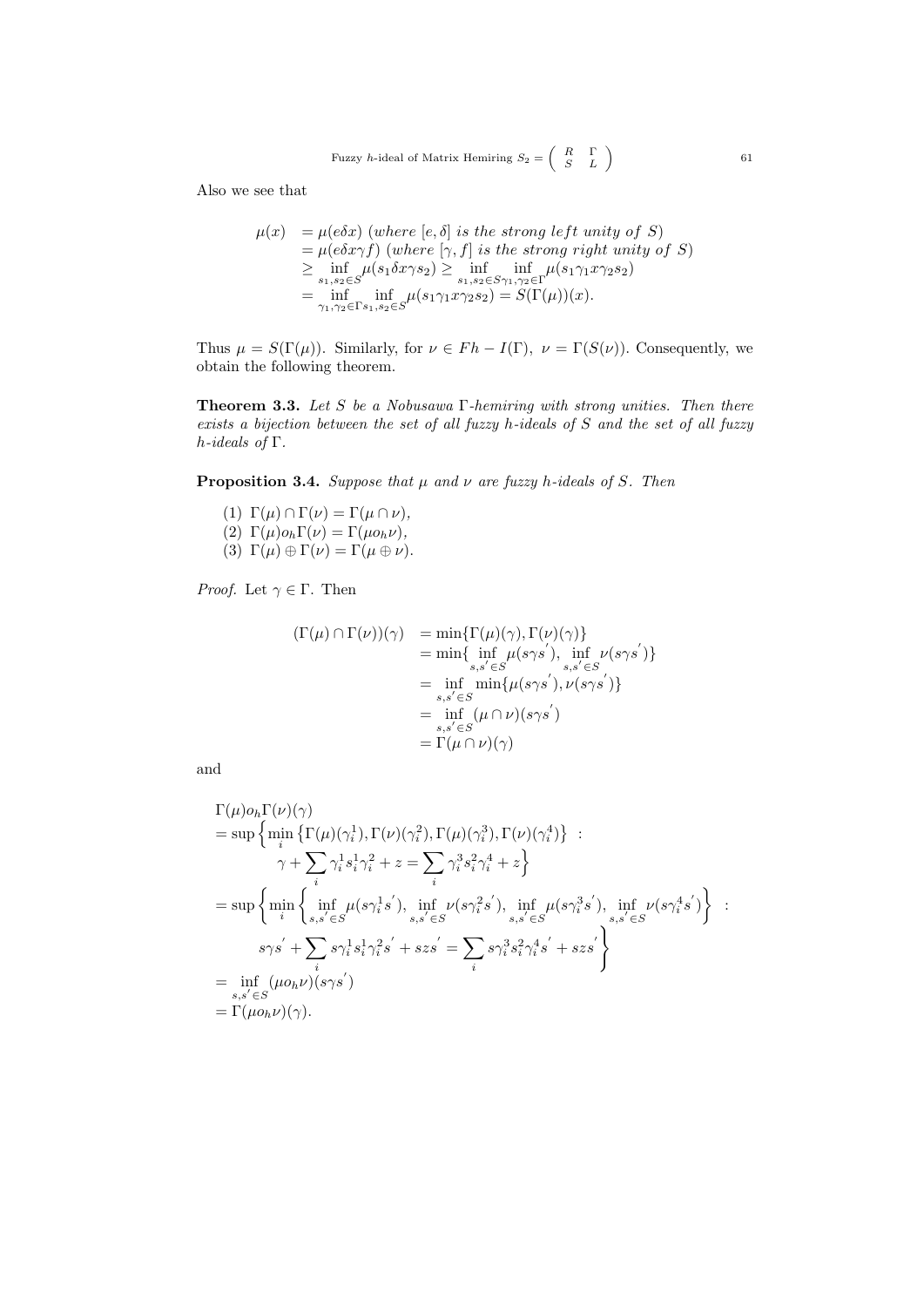Also, we have

$$
\Gamma(\mu \oplus \nu)(\gamma) = \inf_{s,s' \in S} (\mu \oplus \nu)(s\gamma s')
$$
\n
$$
= \inf_{s,s' \in S} \sup_{s\gamma s' = p+q} {\min{\{\mu(p), \nu(q)\}}}
$$
\n
$$
= \inf_{s,s' \in S\gamma = \gamma_1 + \gamma_2} {\min{\{\mu(s\gamma_1 s'), \nu(s\gamma_2 s')\}}}
$$
\n
$$
= \sup_{\gamma = \gamma_1 + \gamma_2} {\min{\{\inf_{s,s' \in S} \mu(s\gamma_1 s'), \inf_{s,s' \in S} \nu(s\gamma_2 s')\}}}
$$
\n
$$
= \sup_{\gamma = \gamma_1 + \gamma_2} {\min{\{\Gamma(\mu)(\gamma_1), \Gamma(\nu)(\gamma_2)\}}}
$$
\n
$$
= (\Gamma(\mu) \oplus \Gamma(\nu))(\gamma).
$$

This completes the proof.  $\Box$ 

**Theorem 3.5.** [14] Let S be a Nobusawa  $\Gamma$ -hemiring; L and R be its left and right operator hemiring, respectively. Then  $S_2 = \begin{pmatrix} R & \Gamma \\ S & L \end{pmatrix}$  forms a hemiring with respect to the addition and multiplication defined by

$$
\begin{pmatrix}\nr_1 & \gamma_1 \\
s_1 & l_1\n\end{pmatrix} + \begin{pmatrix}\nr_2 & \gamma_2 \\
s_2 & l_2\n\end{pmatrix} = \begin{pmatrix}\nr_1 + r_2 & \gamma_1 + \gamma_2 \\
s_1 + s_2 & l_1 + l_2\n\end{pmatrix}
$$

and

$$
\begin{pmatrix} r_1 & \gamma_1 \\ s_1 & l_1 \end{pmatrix} \cdot \begin{pmatrix} r_2 & \gamma_2 \\ s_2 & l_2 \end{pmatrix} = \begin{pmatrix} r_1r_2 + [\gamma_1, s_2] & r_1\gamma_2 + \gamma_1l_2 \\ s_1r_2 + l_1s_2 & [s_1, \gamma_2] + l_1l_2 \end{pmatrix}.
$$

**Theorem 3.6.** [14] Let S be a Nobusawa  $\Gamma$ -hemiring and I be an h-ideal of S. Then  $I_2 =$  $\left( I^{*^{'}} \quad \Gamma(I) \right)$  $I-I^+$  $\setminus$ is an h-ideal of  $S_2$ . Let  $\mu$  be a fuzzy subset of S. Then  $\begin{pmatrix} \mu^{*'} & \Gamma(\mu) \\ \vdots & \vdots \end{pmatrix}$  $\mu$   $\mu^+$  $\setminus$ , defined by  $\int \mu^{*'} \Gamma(\mu)$  $\begin{pmatrix} \mu^* & \Gamma(\mu) \ \mu & \mu^+ \end{pmatrix} \begin{pmatrix} r_1 & \gamma_1 \ s_1 & l_1 \end{pmatrix}$  $s_1$   $l_1$  $\Big) = \min \left\{ \mu^{*'}(r_1), \Gamma(\mu)(\gamma_1), \mu(s_1), \mu^{+'}(l_1) \right\},$ where  $\begin{pmatrix} r_1 & \gamma_1 \\ \gamma_1 & \gamma_1 \end{pmatrix}$  $s_1$   $l_1$  $\Big) \in S_2$  is a fuzzy subset of  $S_2$ .

**Definition 3.7.** Let  $\mu$  be a fuzzy subset of S. Then the fuzzy subset  $\begin{pmatrix} \mu^{*'} & \Gamma(\mu) \end{pmatrix}$  $\mu$   $\mu^+$  $\setminus$ of  $S_2$  is called the *corresponding fuzzy subset* of  $S_2$ .

**Theorem 3.8.** Let  $\mu$  be a fuzzy h-ideal of S. Then  $\mu_2 =$  $\int \mu^{*'} \Gamma(\mu)$  $\mu$   $\mu^+$  $\setminus$ is a fuzzy h-ideal of  $S_2$ . Moreover, if  $\mu$  and  $\nu$  are two distinct h-ideals of S, then  $\mu_2 \neq \nu_2$ .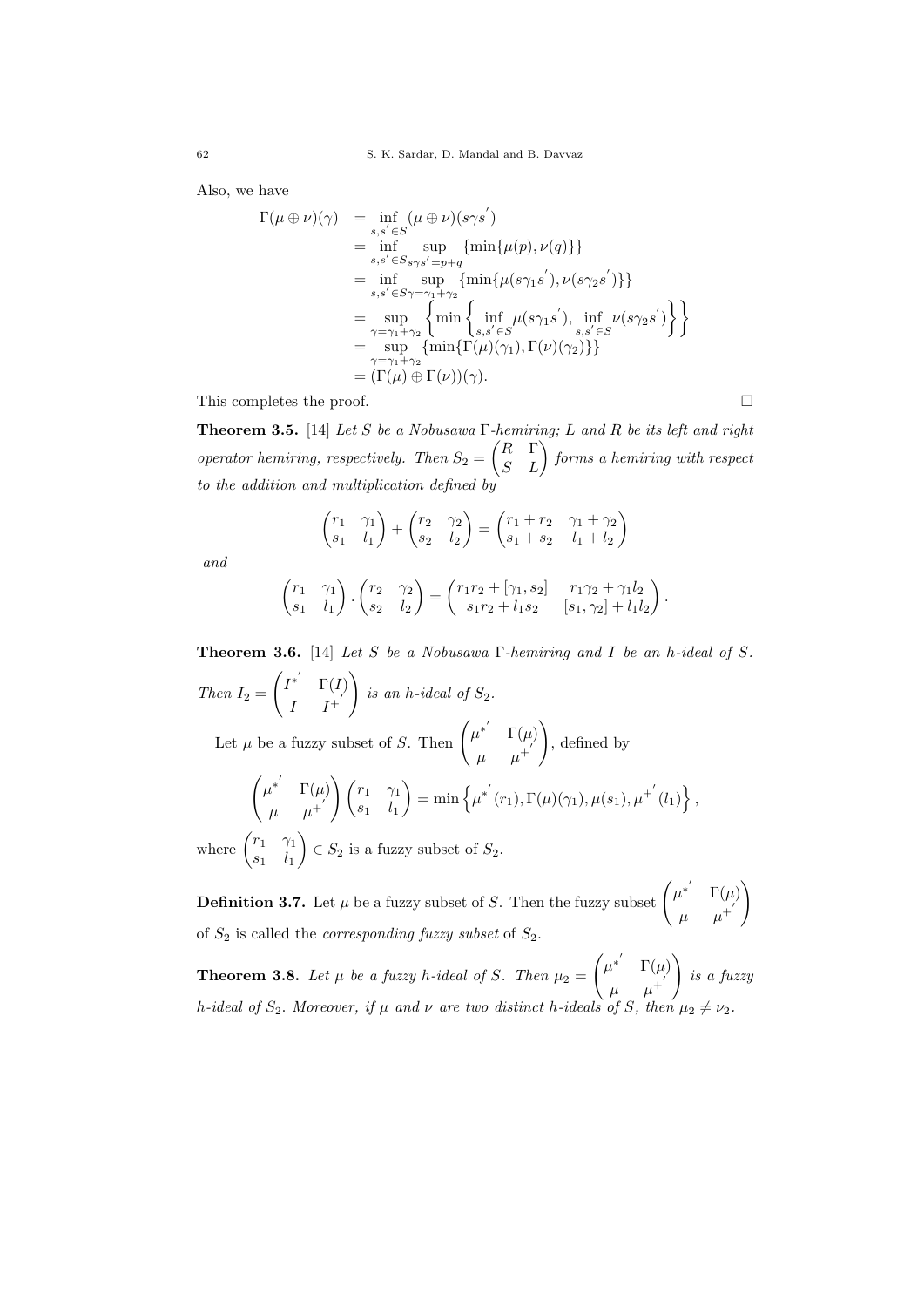*Proof.* Let  $\mu$  be a fuzzy *h*-ideal of S and  $\begin{pmatrix} r_1 & \gamma_1 \\ 0 & 1 \end{pmatrix}$  $s_1$   $l_1$ ),  $\begin{pmatrix} r_2 & \gamma_2 \\ \gamma_2 & \gamma_1 \end{pmatrix}$  $s_2$   $l_2$  $\Big) \in S_2$ . Then

$$
\begin{aligned}\n&\begin{pmatrix}\n\mu^{*'} & \Gamma(\mu) \\
\mu & \mu^{+'}\n\end{pmatrix}\n\begin{pmatrix}\n\binom{r_{1}}{s_{1}} & \binom{r_{2}}{s_{2}} & \binom{r_{2}}{s_{2}} \\
\binom{r_{3}}{s_{1}} & \binom{r_{1}+r_{2}}{s_{1}+s_{2}} & \binom{r_{1}+r_{2}}{s_{1}+s_{2}}\n\end{pmatrix} \\
&= \begin{pmatrix}\n\mu^{*'} & \Gamma(\mu) \\
\mu & \mu^{+'}\n\end{pmatrix}\n\begin{pmatrix}\nr_{1}+r_{2} & \gamma_{1}+ \gamma_{2} \\
s_{1}+s_{2} & l_{1}+l_{2}\n\end{pmatrix} \\
&= \min\{\mu^{*'}(r_{1}+r_{2}), \Gamma(\mu)(\gamma_{1}), \mu(s_{1}), \mu^{+'}(l_{1})\}, \min\{\mu^{*'}(r_{2}), \Gamma(\mu)(\gamma_{2}), \mu(s_{2}), \mu^{+'}(l_{2})\}\} \\
&= \min\left\{\begin{pmatrix}\n\mu^{*'} & \Gamma(\mu) \\
\mu & \mu^{+'}\n\end{pmatrix}\n\begin{pmatrix}\nr_{1} & \gamma_{1} \\
s_{1} & l_{1}\n\end{pmatrix}, \begin{pmatrix}\n\mu^{*'} & \Gamma(\mu) \\
\mu & \mu^{+'}\n\end{pmatrix}\n\begin{pmatrix}\nr_{2} & \gamma_{2} \\
s_{2} & l_{2}\n\end{pmatrix}\right\} \\
&\text{and} \\
\begin{pmatrix}\n\mu^{*'} & \Gamma(\mu) \\
\mu & \mu^{+'}\n\end{pmatrix}\n\begin{pmatrix}\n\binom{r_{1}}{s_{1}} & \binom{r_{2}}{s_{2}} & \binom{r_{2}}{s_{2}} \\
s_{2} & l_{2}\n\end{pmatrix} \\
&= \begin{pmatrix}\n\mu^{*'} & \Gamma(\mu) \\
\mu & \mu^{+'}\n\end{pmatrix}\n\begin{pmatrix}\nr_{1}r_{2} + \gamma_{1}, s_{2}\n\end{pmatrix} \n\begin{pmatrix}\nr_{1}r_{2} + \gamma_{1}l_{2}\n\end{pmatrix}\n\end{aligned}
$$

 $=\min\{\min\{\mu^{*^{'}}(r_{1}r_{2}+[\gamma_{1},s_{2}]),\Gamma(\mu)(r_{1}\gamma_{2}+\gamma_{1}l_{2}),\mu(s_{1}r_{2}+l_{1}s_{2}),\mu^{+^{'}}([s_{1},\gamma_{2}]+l_{1}l_{2})\}$  $\geq \min\{\mu^{*'}(r_1r_2),\mu^{*'}([\gamma_1,s_2]),\Gamma(\mu)(r_1\gamma_2),\Gamma(\mu)(\gamma_1l_2),\mu(s_1r_2),\mu(l_1s_2),\mu^{+'}(l_1l_2),\mu^{+'}(l_1s_2)\}$  $\mu^{+'}([s_1, \gamma_2])$  (1)

Now, we have the following observations:

\n- \n
$$
\mu^*([\gamma_1, s_2]) = \inf_{s \in S} \mu(s \gamma_1 s_2) \geq \mu(s_2),
$$
\n
\n- \n
$$
\Gamma(\mu)(\gamma_1 l_2) = \inf_{s, s' \in S} \mu(s \gamma_1 l_2 s') \geq \inf_{s' \in S} \mu(l_2 s') = \mu^*(l_2),
$$
\n
\n- \n
$$
\mu^*(r_2) = \inf_{s \in S} \mu(s r_2) \leq \mu(s_1 r_2),
$$
\n
\n- \n
$$
\mu^*([s_1, \gamma_2]) = \inf_{s \in S} \mu(s_1 \gamma_2 s) = \inf_{s \in S} \inf_{\gamma, \gamma' \in \Gamma} \Gamma(\mu)(\gamma s_1 \gamma_2 s \gamma') \geq \Gamma(\mu)(\gamma_2).
$$
\n
\n

 $s_1r_2 + l_1s_2$   $[s_1, \gamma_2] + l_1l_2$ 

Therefore, from (1) we deduce that

$$
\begin{pmatrix} \mu^{*'} & \Gamma(\mu) \\ \mu & \mu^{+'} \end{pmatrix} \left( \begin{pmatrix} r_1 & \gamma_1 \\ s_1 & l_1 \end{pmatrix} \cdot \begin{pmatrix} r_2 & \gamma_2 \\ s_2 & l_2 \end{pmatrix} \right) \ge \min{\{\mu^{*'}(r_2), \Gamma(\mu)(\gamma_2), \mu(s_2), \mu^{+'}(l_2)\}}
$$

$$
= \begin{pmatrix} \mu^{*'} & \Gamma(\mu) \\ \mu & \mu^{+'} \end{pmatrix} \begin{pmatrix} r_2 & \gamma_2 \\ s_2 & l_2 \end{pmatrix}
$$

Hence,  $\begin{pmatrix} \mu^{*'} & \Gamma(\mu) \\ 0 & \mu^{*'} \end{pmatrix}$  $\mu$   $\mu^+$  $\setminus$ is a fuzzy left ideal of  $S_2$ . In a similar way we can prove that this is also a right ideal. Hence  $\begin{pmatrix} \mu^{*'} & \Gamma(\mu) \\ \end{pmatrix}$  $\mu$   $\mu^+$  $\setminus$ is a fuzzy ideal of  $S_2$ .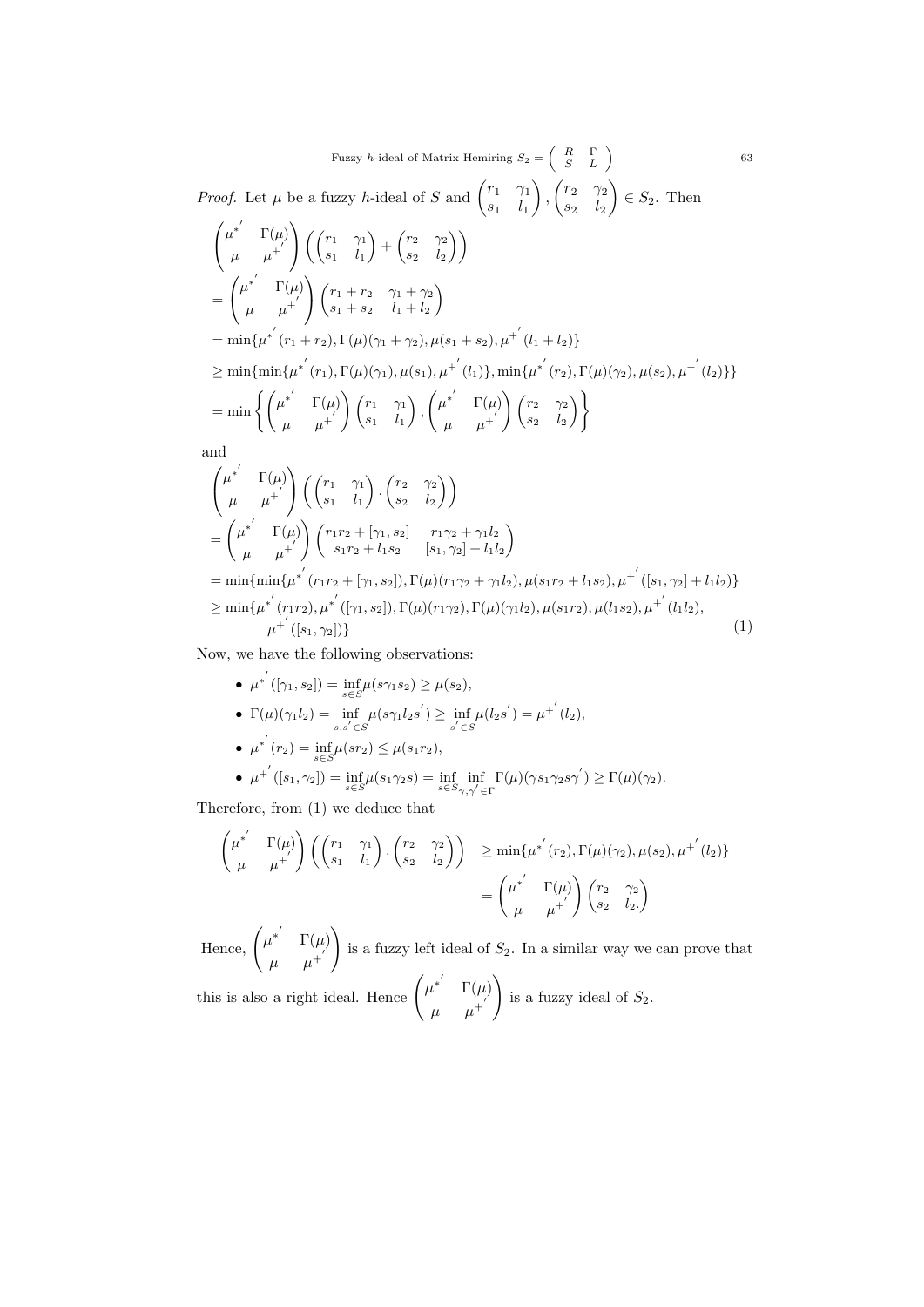Now, suppose that

$$
\begin{pmatrix} x_1 & x_3 \ x_2 & x_4 \end{pmatrix} + \begin{pmatrix} r_1 & \gamma_1 \ s_1 & l_1 \end{pmatrix} + \begin{pmatrix} z_1 & z_3 \ z_2 & z_4 \end{pmatrix} = \begin{pmatrix} r_2 & \gamma_2 \ s_2 & l_2 \end{pmatrix} + \begin{pmatrix} z_1 & z_3 \ z_2 & z_4 \end{pmatrix}.
$$

Then

$$
\begin{pmatrix} x_1 + r_1 + z_1 & x_3 + \gamma_1 + z_3 \\ x_2 + s_1 + z_2 & x_4 + l_1 + z_4 \end{pmatrix} = \begin{pmatrix} r_2 + z_1 & \gamma_2 + z_3 \\ s_1 + z_2 & l_2 + z_4 \end{pmatrix}.
$$

Now, we have

$$
\begin{aligned}\n&\left(\begin{array}{cc}\mu^{*'} & \Gamma(\mu) \\
\mu & \mu^{+'}\end{array}\right)\begin{pmatrix}x_1 & x_3 \\
x_2 & x_4\end{pmatrix} \\
&= \min\{\mu^{*'}(x_1), \Gamma(\mu)(x_3), \mu(x_2), \mu^{+'}(x_4)\} \\
&\geq \min\{\min\{\mu^{*'}(r_1), \mu^{*'}(r_2)\}, \min\{\Gamma(\mu)(\gamma_1), \Gamma(\mu)(\gamma_2)\}, \min\{\mu(s_1), \mu(s_2)\}, \\
&= \min\{\mu^{+'}(l_1), \mu^{+'}(l_2)\}\n\end{aligned}
$$
\n
$$
= \min\{\min\{\mu^{*'}(r_1), \Gamma(\mu)(\gamma_1), \mu(s_1), \mu^{+'}(l_1)\}, \min\{\mu^{*'}(r_2), \Gamma(\mu)(\gamma_2), \mu(s_2), \mu^{+'}(l_2)\}\}\n\\n= \min\left\{\begin{pmatrix}\mu^{*'} & \Gamma(\mu) \\
\mu & \mu^{+'}\end{pmatrix}\begin{pmatrix}r_1 & \gamma_1 \\
s_1 & l_1\end{pmatrix}, \begin{pmatrix}\mu^{*'} & \Gamma(\mu) \\
\mu & \mu^{+'}\end{pmatrix}\begin{pmatrix}r_2 & \gamma_2 \\
s_2 & l_2\end{pmatrix}\right\}.
$$

Hence,  $\begin{pmatrix} \mu^{*'} & \Gamma(\mu) \\ \end{pmatrix}$  $\mu$   $\mu^+$  $\setminus$ is a fuzzy *h*-ideal of  $S_2$ . Last part of this theorem follows from definition.

**Theorem 3.9.** Let S be a Nobusawa  $\Gamma$ -hemiring. Then every fuzzy ideal of  $S_2$  is of the form  $\begin{pmatrix} f^{*'} & \Gamma(f) \end{pmatrix}$  $f f^{+}$  $\setminus$ for some fuzzy ideal f of S.

Proof. Suppose that

$$
\left(\begin{array}{cc} \sum_{i} [\alpha_i, x_i] & \gamma_1 \\ s_1 & \sum_{i} [y_i, \beta_i] \end{array}\right) \text{ and } \left(\begin{array}{cc} \sum_{i} [\delta_i, p_i] & \gamma_2 \\ s_2 & \sum_{i} [q_i, \eta_i] \end{array}\right)
$$

be any two elements of  $S_2$  and  $\begin{pmatrix} f_2 & f_3 \\ f_4 & f_5 \end{pmatrix}$  $f_1$   $f_4$ be any fuzzy subset of  $S_2$ , where  $f_1 \in FI(S), f_2 \in FI(R), f_3 \in FI(\Gamma)$  and  $f_4 \in FI(L)$ . Then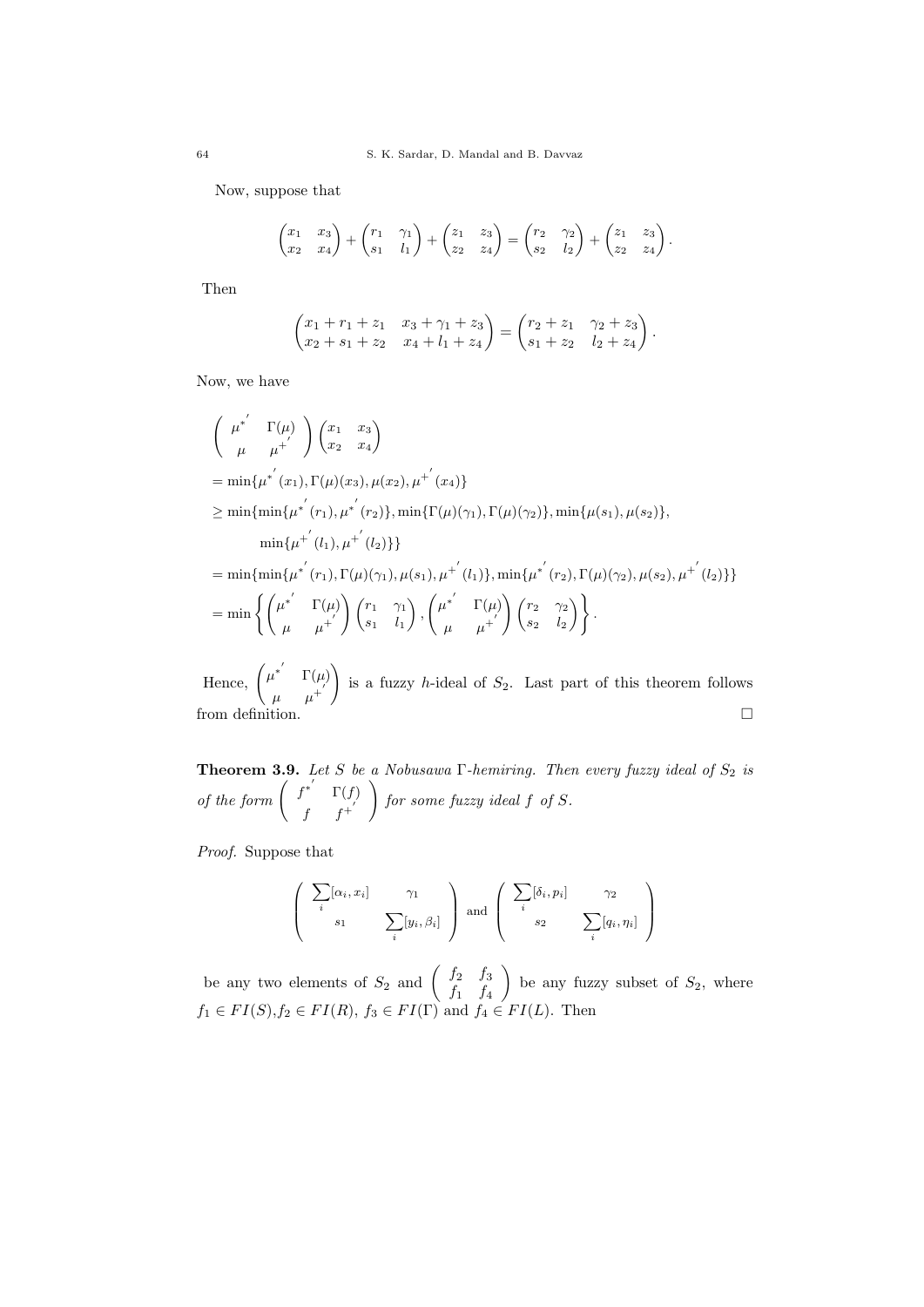$$
\begin{aligned}\n&\left(\begin{array}{cc} f_{2} & f_{3} \\ f_{1} & f_{4} \end{array}\right) \left(\begin{array}{c} \sum_{i} [\alpha_{i}, x_{i}] & \gamma_{1} \\ s_{1} & \sum_{i} [y_{i}, \beta_{i}] \end{array}\right) \left(\begin{array}{c} \sum_{i} [\delta_{i}, p_{i}] & \gamma_{2} \\ s_{2} & \sum_{i} [q_{i}, \eta_{i}] \end{array}\right) \\
&= \left(\begin{array}{cc} f_{2} & f_{3} \\ f_{1} & f_{4} \end{array}\right) \left(\begin{array}{c} \sum_{i} [\alpha_{i}, x_{i}] \sum_{i} [\delta_{i}, p_{i}] + [\gamma_{1}, s_{2}] & \sum_{i} \alpha_{i} x_{i} \gamma_{2} + \sum_{i} \gamma_{1} q_{i} \eta_{i} \\ \sum_{i} s_{1} \delta_{i} p_{i} + \sum_{i} y_{i} \beta_{i} s_{2} & [s_{1}, \gamma_{2}] + \sum_{i} [y_{i}, \beta_{i}] \sum_{i} [q_{i}, \eta_{i}] \end{array}\right) \\
&= \min \left\{ f_{1}(\sum_{i} s_{1} \delta_{i} p_{i} + \sum_{i} y_{i} \beta_{i} s_{2}), f_{2}(\sum_{i} [\alpha_{i}, x_{i}] \sum_{i} [\delta_{i}, p_{i}] + [\gamma_{1}, s_{2}]), f_{3}(\sum_{i} \alpha_{i} x_{i} \gamma_{2} + \sum_{i} \gamma_{1} q_{i} \eta_{i}), f_{4}([s_{1}, \gamma_{2}] + \sum_{i} [y_{i}, \beta_{i}] \sum_{i} [q_{i}, \eta_{i}]) \right\} \\
&\geq \min \left\{ f_{1}(s_{1}), f_{1}(p_{i}), f_{1}(y_{i}), f_{1}(s_{2}), f_{2}(\sum_{i} [\alpha_{i}, x_{i}]), f_{2}(\sum_{i} [\delta_{i}, p_{i}]), f_{2}([\gamma_{1}, s_{2}]), f_{3}(\alpha_{i}), f_{3}(\gamma_{2}), f_{3}(\gamma_{1}), f_{3}(\eta_{i}), f_{4}([s_{1}, \gamma_{2}]), f_{4}(\sum_{i} [y_{i}, \beta_{i}]), f_{4}(\sum_{i} [q_{i}, \eta_{i
$$

If 
$$
\begin{pmatrix} f_2 & f_3 \\ f_1 & f_4 \end{pmatrix}
$$
 has to be an ideal of  $S_2$ , then  
\n
$$
\begin{pmatrix} f_2 & f_3 \\ f_1 & f_4 \end{pmatrix} \left( \begin{pmatrix} \sum_i [\alpha_i, x_i] & \gamma_1 \\ \vdots & \sum_i [y_i, \beta_i] \end{pmatrix} \begin{pmatrix} \sum_i [\delta_i, p_i] & \gamma_2 \\ \vdots & \sum_i [q_i, \eta_i] \end{pmatrix} \right)
$$
\n
$$
\geq \min \left\{ \min \{ f_1(s_1), f_2(\sum_i [\alpha_i, x_i]), f_3(\gamma_1), f_4(\sum_i [y_i, \beta_i]) \},
$$
\n
$$
\min \{ f_1(s_2), f_2(\sum_i [\delta_i, p_i]), f_3(\gamma_2), f_4(\sum_i [q_i, \eta_i]) \} \right\}.
$$
\n(ii)

Therefore, comparing (i) and (ii), we obtain the following:

(1) 
$$
f_1(p_i) \ge f_2(\sum_i [\delta_i, p_i]),
$$
  
\n(2)  $f_1(y_i) \ge f_4(\sum_i [y_i, \beta_i]),$   
\n(3a)  $f_2([\gamma_1, s_2]) \ge f_3(\gamma_1),$   
\n(3b)  $f_2([\gamma_1, s_2]) \ge f_1(s_2),$   
\n(4)  $f_3(\alpha_i) \ge f_2(\sum_i [\alpha_i, x_i]),$   
\n(5)  $f_3(\eta_i) \ge f_4(\sum_i [q_i, \eta_i]),$   
\n(6a)  $f_4([s_1, \gamma_2]) \ge f_1(s_1),$   
\n(6b)  $f_4([s_1, \gamma_2]) \ge f_3(\gamma_2).$ 

Then, we have

(7) 
$$
f_2(\sum_i [\delta_i, p_i]) = \inf_{s \in S} f_2^*(\sum_i s \delta_i p_i) \ge f_2^*(p_i),
$$
  
\n(8)  $f_4(\sum_i [y_i, \beta_i]) = \inf_{s \in S} f_4^+(\sum_i y_i \beta_i s) \ge f_4^+(y_i),$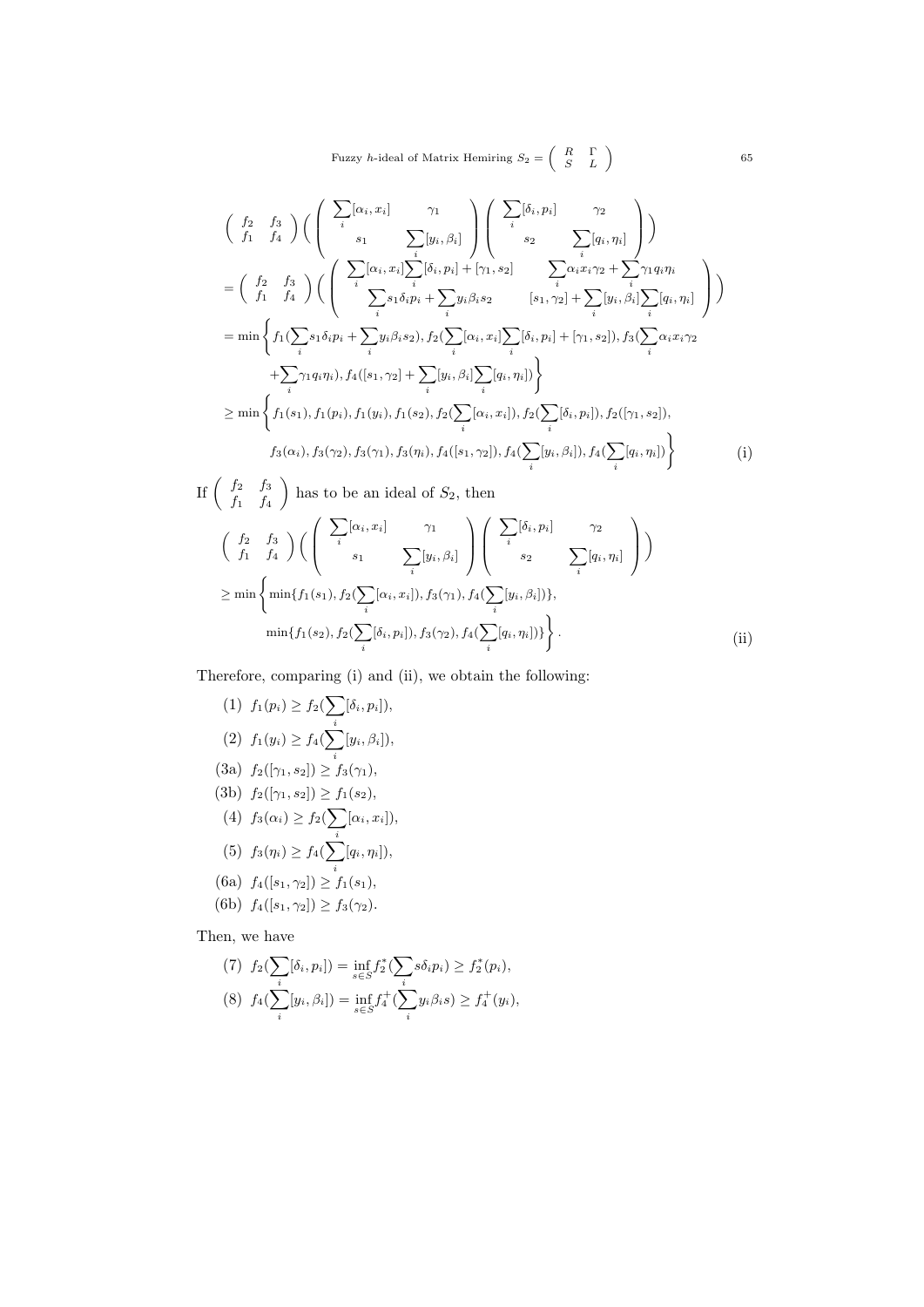66 S. K. Sardar, D. Mandal and B. Davvaz

(9) 
$$
f_2([\gamma_1, s_2]) = \inf_{s \in S} f_2^*(s\gamma_1 s_2) \ge f_2^*(s_2),
$$
  
\n(10)  
\n
$$
f_2([\gamma_1, s_2]) = \inf_{s \in S} f_2^*(s\gamma_1 s_2)
$$
\n
$$
= \inf_{\substack{\gamma_3, \gamma_4 \in \Gamma} s \in S} \inf_{s \in S} \Gamma(f_2^*)(\gamma_3 s \gamma_1 s_2 \gamma_4) \ge \Gamma(f_2^*)(\gamma_1),
$$

(11)

$$
f_2(\sum_i [\alpha_i, x_i]) = \inf_{s \in S} f_2^*(\sum_i s \alpha_i x_i)
$$
  
= 
$$
\inf_{\gamma_3, \gamma_4 \in \Gamma} \inf_{s \in S} \Gamma(f_2^*)(\sum_i \gamma_3 s \alpha_i x_i \gamma_4) \ge \Gamma(f_2^*)(\alpha_i),
$$

(12)

$$
f_4(\sum_i [q_i, \eta_i]) = \inf_{s \in S} f_4^+(\sum_i q_i \eta_i s)
$$
  
= 
$$
\inf_{\gamma_3, \gamma_4 \in \Gamma} \inf_{s \in S} \Gamma(f_4^+) (\sum_i \gamma_3 q_i \eta_i s \gamma_4) \ge \Gamma(f_4^+) (\eta_i),
$$

$$
(13) f_4([s_1, \gamma_2]) = \inf_{s \in S} f_4^+(s_1 \gamma_2 s) = \inf_{\gamma_3, \gamma_4 \in \Gamma} \inf_{s \in S} \Gamma(f_4^+) (\gamma_3 s_1 \gamma_2 s \gamma_4) \ge \Gamma(f_4^+) (\gamma_2),
$$

- (14)  $f_4([s_1, \gamma_2]) = \inf_{s \in S} f_4^+(s_1 \gamma_2 s) \ge f_4^+(s_1).$
- $(15)$   $f_1(p_i) \geq f_2^*(p_i)$  (from (1) and (7)),
- (16)  $f_1(y_i) \geq f_4^+(y_i)$  (from (2) and (8)),
- $(17)$   $f_2^*(s_2) \ge f_1(s_2)$  (from (3b) and (9)),
- (18)  $\Gamma(f_2^*)(\gamma_1) \ge f_3(\gamma_1)$  (from (3a) and (10)),
- (19)  $f_3(\alpha_i) \ge \Gamma(f_2^*)(\alpha_i)$  (from (4) and (11)),
- (20)  $f_3(\eta_i) \ge \Gamma(f_4^+)(\eta_i)$  (from (5) and (12)),
- (21)  $\Gamma(f_4^+)(\gamma_2) \ge f_3(\gamma_2)$  (from (6b) and (13)),
- (22)  $f_4^+(s_1) \ge f_1(s_1)$  (from (6a) and (14)),

Now, from (15)and (17), we obtain  $f_1 = f_2^*$  which implies that  $f_2 = f_1^{*'}$  $_{1}^{!*}$  . From  $(16)$ and (22), we obtain  $f_1 = f_4^+$  which implies that  $f_4 = f_1^{+'}$  $i_1^+$ . From (18) and (20) we obtain  $f_3 = \Gamma(f_1)$ , since  $f_1 = f_2^* = f_4^+$ . Therefore, if  $\begin{pmatrix} f_2 & f_3 \\ f_4 & f_5 \end{pmatrix}$  $f_1$   $f_4$  has to be an ideal of  $S_2$ , then it is of the form  $\begin{pmatrix} f_1^{*'} & \Gamma(f_1) \end{pmatrix}$  $f_1$   $f_1^{+}$ 1 ). Hence the proof is completed.  $\square$ 

Note that similar result holds also for fuzzy h-ideals. Now we can easily deduce the following two theorems.

**Theorem 3.10.** A fuzzy subset  $\mu$  of S is a fuzzy h-ideal of S if and only if  $\int \mu^{*'} \Gamma(\mu)$  $\mu$   $\mu^+$  $\setminus$ is a fuzzy h-ideal of  $S_2$ .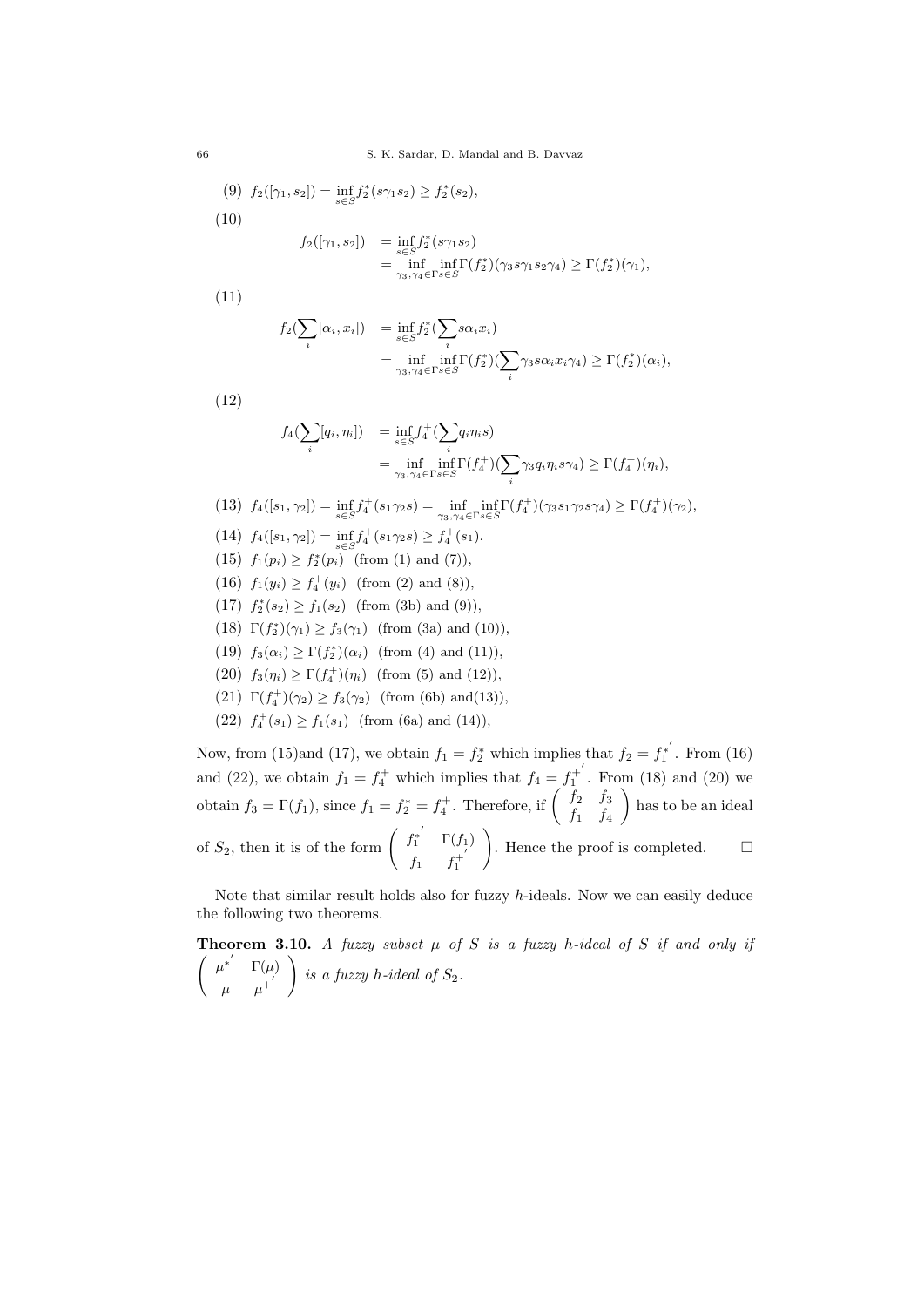**Theorem 3.11.** Let S be a Nobusawa  $\Gamma$ -hemiring and R, L be its right and left operator hemiring, respectively. Then there exists an inclusion preserving bijection  $\mu \rightarrow$  $\left(\mu^{*'}\right)\Gamma(\mu)$  $\mu$   $\mu^+$  $\setminus$ between the set of all fuzzy h-ideals of S and the set of all fuzzy  $h\textrm{-}ideals~~of~S_2=\begin{pmatrix} R & \Gamma \ S & L \end{pmatrix}.$ 

*Proof.* The bijection  $\mu \mapsto$  $\left(\mu^{*'}\right)\Gamma(\mu)$  $\mu$   $\mu^+$  $\setminus$ between the set of all fuzzy h-ideals of S and the set of all fuzzy h-ideals of  $S_2 = \begin{pmatrix} R & \Gamma \\ S & L \end{pmatrix}$  follows from the immediate consequence of Theorem 3.8 and Theorem 3.9. In order to show that the mapping is inclusion preserving, suppose that  $\mu_1$  and  $\mu_2$  are any two fuzzy h-ideals of S such that  $\mu_1 \subseteq \mu_2$  and  $\begin{pmatrix} r & \gamma \\ s & l \end{pmatrix}$  is any element of  $S_2$ . Then

$$
\begin{pmatrix}\n\mu_1^{\ast'} & \Gamma(\mu_1) \\
\mu_1 & \mu_1^{\ast'}\n\end{pmatrix}\n\begin{pmatrix}\nr & \gamma \\
s & l\n\end{pmatrix} = \min{\{\mu_1(s), \mu_1^{\ast'}(r), \Gamma(\mu_1)(\gamma), \mu_1^{\ast'}(l)\}}\n\n\leq \min{\{\mu_2(s), \mu_2^{\ast'}(r), \Gamma(\mu_2)(\gamma), \mu_2^{\ast'}(l)\}}\n\n=\n\begin{pmatrix}\n\mu_2^{\ast} & \Gamma(\mu_2) \\
\mu_2 & \mu_2^{\ast'}\n\end{pmatrix}\n\begin{pmatrix}\nr & \gamma \\
s & l\n\end{pmatrix}.
$$

Hence, the mapping is inclusion preserving.  $\Box$ 

**Proposition 3.12.** Let  $\mu$  and  $\nu$  be any fuzzy h-ideals of S. Then

$$
(1) \begin{pmatrix} \mu^{*'} & \Gamma(\mu) \\ \mu & \mu^{+'} \end{pmatrix} o_h \begin{pmatrix} \nu^{*'} & \Gamma(\nu) \\ \nu & \nu^{+'} \end{pmatrix} = \begin{pmatrix} \mu^{*'} o_h \nu^{*'} & \Gamma(\mu) o_h \Gamma(\nu) \\ \mu o_h \nu & \mu^{+'} o_h \nu^{+'} \end{pmatrix}
$$

$$
= \begin{pmatrix} (\mu o_h \nu)^{*'} & \Gamma(\mu o_h \nu) \\ \mu o_h \nu & (\mu o_h \nu)^{+'} \end{pmatrix},
$$

$$
(2) \begin{pmatrix} \mu^{*'} & \Gamma(\mu) \\ \mu & \mu^{+'} \end{pmatrix} \oplus \begin{pmatrix} \nu^{*'} & \Gamma(\nu) \\ \nu & \nu^{+'} \end{pmatrix} = \begin{pmatrix} \mu^{*'} \oplus \nu^{*'} & \Gamma(\mu) \oplus \Gamma(\nu) \\ \mu \oplus \nu & \mu^{+'} \oplus \nu^{+'} \end{pmatrix}
$$

$$
= \begin{pmatrix} (\mu \oplus \nu)^{*'} & \Gamma(\mu \oplus \nu) \\ \mu \oplus \nu & (\mu \oplus \nu)^{+'} \end{pmatrix},
$$

$$
(3) \begin{pmatrix} \mu^{*'} & \Gamma(\mu) \\ \mu & \mu^{+'} \end{pmatrix} \cap \begin{pmatrix} \nu^{*'} & \Gamma(\nu) \\ \nu & \nu^{+'} \end{pmatrix} = \begin{pmatrix} \mu^{*'} \cap \nu^{*'} & \Gamma(\mu) \cap \Gamma(\nu) \\ \mu \cap \nu & \mu^{+'} \cap \nu^{+'} \end{pmatrix}
$$

$$
= \begin{pmatrix} (\mu \cap \nu)^{*'} & \Gamma(\mu \cap \nu) \\ \mu \cap \nu & (\mu \cap \nu)^{+'} \end{pmatrix}.
$$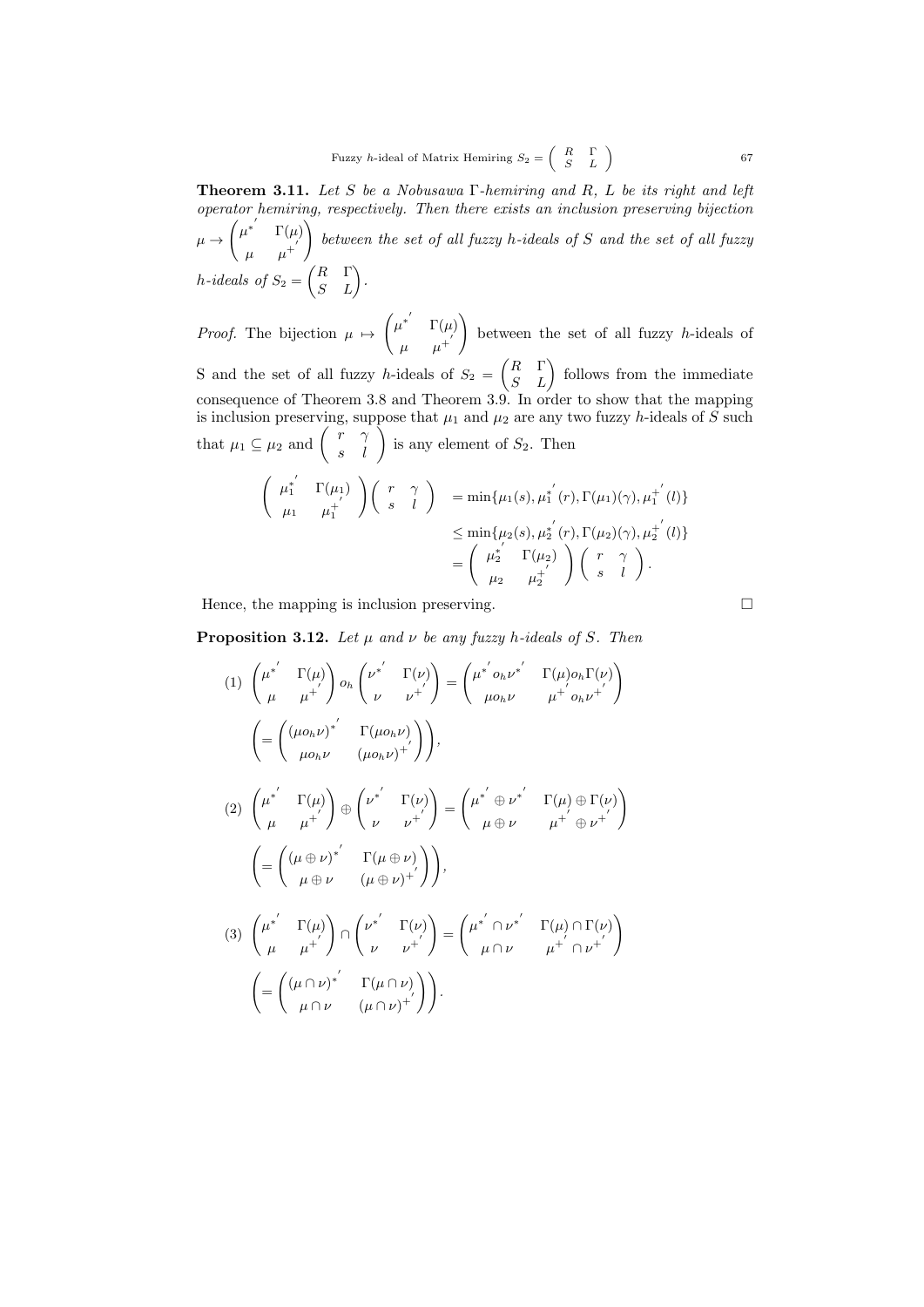*Proof.* (1) Let  $\begin{pmatrix} r & \gamma \\ s & l \end{pmatrix}$  be an arbitrary element of  $S_2$ . If  $\begin{pmatrix} r & \gamma \\ s & l \end{pmatrix}$  can be expressed as

$$
\begin{array}{c} \left(\begin{array}{cc} r & \gamma\\ s & l \end{array}\right) + \sum_i \left(\begin{array}{cc} r_1 & \gamma_1\\ s_1 & l_1 \end{array}\right)_i \left(\begin{array}{cc} r_2 & \gamma_2\\ s_2 & l_2 \end{array}\right)_i + \left(\begin{array}{cc} r' & \gamma'\\ s' & l' \end{array}\right)\\ = \sum_i \left(\begin{array}{cc} r_3 & \gamma_3\\ s_3 & l_3 \end{array}\right)_i \left(\begin{array}{cc} r_4 & \gamma_4\\ s_4 & l_4 \end{array}\right)_i + \left(\begin{array}{cc} r' & \gamma'\\ s' & l' \end{array}\right) \end{array}
$$

then every element r, $\gamma$ ,s,l have the representations as following:

$$
r + \sum_{i} r_{1_{i}} r_{2_{i}} + r^{'} = \sum_{i} r_{3_{i}} r_{4_{i}} + r^{'} ,
$$
  
\n
$$
s + \sum_{i} s_{1_{i}} \alpha_{i} s_{2_{i}} + s^{'} = \sum_{i} s_{3_{i}} \beta_{i} s_{4_{i}} + s^{'} ,
$$
  
\n
$$
\gamma + \sum_{i} \gamma_{1_{i}} s_{1_{i}} \gamma_{2_{i}} + \gamma^{'} = \sum_{i} \gamma_{1_{i}} s_{2_{i}} \gamma_{2_{i}} + \gamma^{'} ,
$$
  
\n
$$
l + \sum_{i} l_{1_{i}} l_{2_{i}} + l^{'} = \sum_{i} l_{3_{i}} l_{4_{i}} + l^{'} .
$$

But  $r, \gamma, s, l$  may have some other representations. By taking sup $\{\min\{\}\}$  over all possible representations we obtain

$$
\begin{pmatrix} \mu^{*'} & \Gamma(\mu) \\ \mu & \mu^{+'} \end{pmatrix} o_h \begin{pmatrix} \nu^{*'} & \Gamma(\nu) \\ \nu & \nu^{+'} \end{pmatrix} \subseteq \begin{pmatrix} \mu^{*'} o_h \nu^{*'} & \Gamma(\mu) o_h \Gamma(\nu) \\ \mu o_h \nu & \mu^{+'} o_h \nu^{+'} \end{pmatrix}
$$

Conversely, if every element r, $\gamma$ ,s,l have the representations as above, then we can also find a representation of  $\begin{pmatrix} r & \gamma \\ s & l \end{pmatrix}$ . For example, let  $r, \gamma, s, l$  have the following representations, respectively,

$$
r + \sum_{i} \left( \sum_{j} [\delta_j, z_j] \sum_{k} [\alpha_k, x_k] \right) + r' = \sum_{i} \left( \sum_{m} [\eta_m, y_m] \sum_{n} [\zeta_n, w_n] \right) + r',
$$
  
\n
$$
s + \sum_{k} a \alpha_k x_k + s' = \sum_{n} b \zeta_n w_n + s',
$$
  
\n
$$
\gamma + \sum_{k} \gamma_1 q_k \alpha_k + \gamma' = \sum_{n} \gamma_2 s_n \eta_n + \gamma',
$$
  
\n
$$
l + \sum_{i} \left( \sum_{j} [p_j, \beta_j] \sum_{k} [q_k, \alpha_k] \right) + l' = \sum_{i} \left( \sum_{m} [r_m, \delta_m] \sum_{n} [s_n, \eta_n] \right) + l'.
$$

Then 
$$
\begin{pmatrix} r & \gamma \\ s & l \end{pmatrix}
$$
 has the expression as the following:  
\n $\begin{pmatrix} r & \gamma \\ s & l \end{pmatrix} + \sum_{i} \begin{pmatrix} \sum_{j} [\delta_{j}, z_{j}] & \gamma_{1} \\ a & \sum_{j} [p_{j}, \beta_{j}] \end{pmatrix}_{i} \begin{pmatrix} \sum_{k} [\alpha_{k}, x_{k}] & 0 \\ 0 & \sum_{k} [q_{k}, \alpha_{k}] \end{pmatrix}_{i}$   
\n $+ \begin{pmatrix} r' & \gamma' \\ s' & l' \end{pmatrix}$   
\n $= \sum_{i} \begin{pmatrix} \sum_{m} [\eta_{m}, y_{m}] & \gamma_{2} \\ b & \sum_{m} [r_{m}, \delta_{m}] \end{pmatrix}_{i} \begin{pmatrix} \sum_{n} [\zeta_{n}, w_{n}] & 0 \\ 0 & \sum_{n} [s_{n}, \eta_{n}] \end{pmatrix}_{i} + \begin{pmatrix} r' & \gamma' \\ s' & l' \end{pmatrix}.$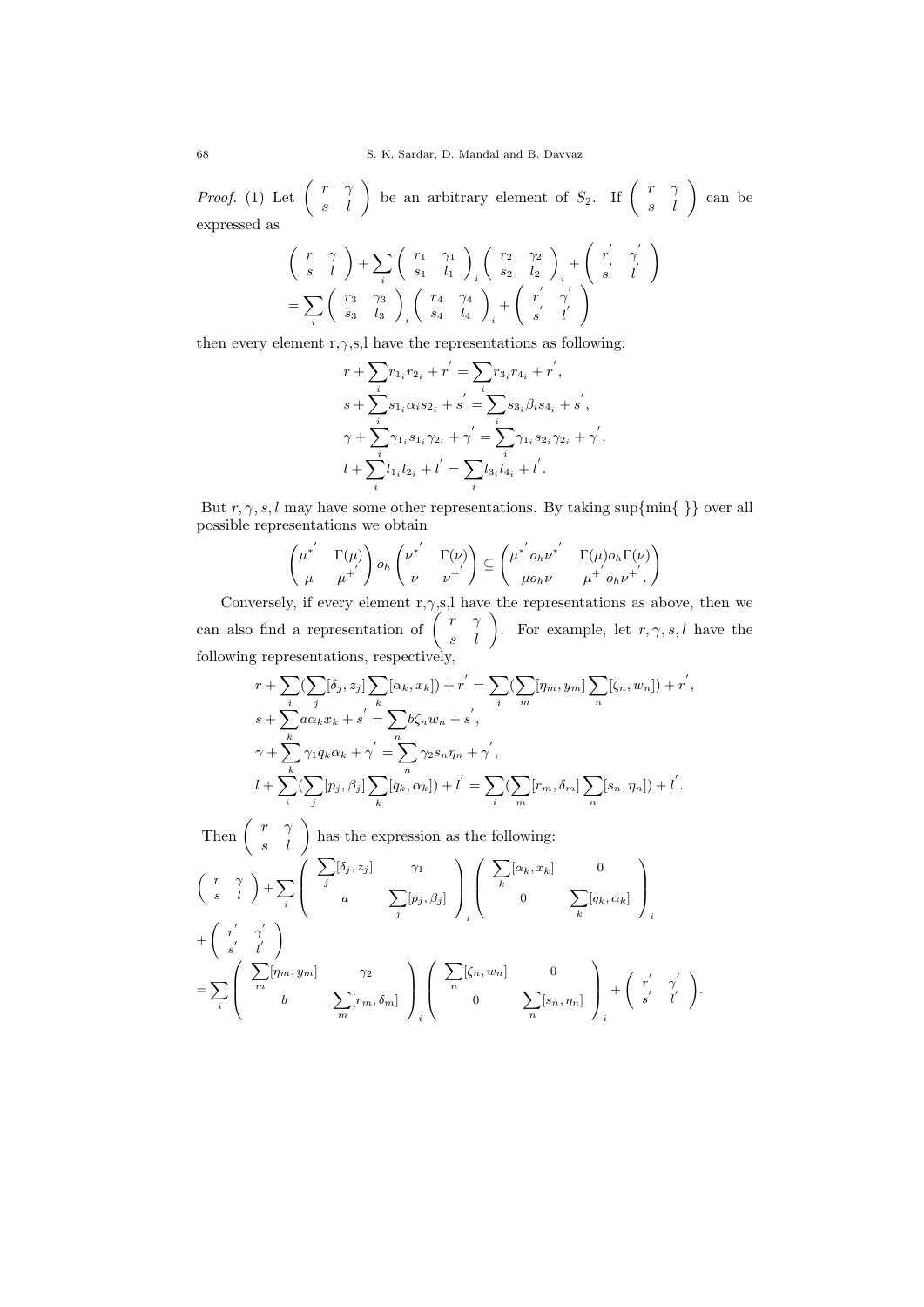But  $\begin{pmatrix} r' & \gamma' \\ r' & r' \end{pmatrix}$  $\begin{pmatrix} r' & \gamma' \\ s' & l' \end{pmatrix}$  may have the other representations. So arguing in a similar way as above we deduce that

$$
\begin{pmatrix} \mu^{*'} & \Gamma(\mu) \\ \mu & \mu^{+'} \end{pmatrix} o_h \begin{pmatrix} \nu^{*'} & \Gamma(\nu) \\ \nu & \nu^{+'} \end{pmatrix} \supseteq \begin{pmatrix} \mu^{*'} & \rho_h \nu^{*'} & \Gamma(\mu) o_h \Gamma(\nu) \\ \mu o_h \nu & \mu^{+'} o_h \nu^{+'} \end{pmatrix}.
$$

Hence,

$$
\begin{pmatrix} \mu^{*'} & \Gamma(\mu) \\ \mu & \mu^{+'} \end{pmatrix} o_h \begin{pmatrix} \nu^{*'} & \Gamma(\nu) \\ \nu & \nu^{+'} \end{pmatrix} = \begin{pmatrix} \mu^{*'} o_h \nu^{*'} & \Gamma(\mu) o_h \Gamma(\nu) \\ \mu o_h \nu & \mu^{+'} o_h \nu^{+'} \end{pmatrix}.
$$

The rest of the proof follows by routine verification. Similarly, we can prove (2) and  $(3)$ .

**Definition 3.13.** [12] A Γ-hemiring S is said to be h-hemiregular if for each  $a \in$ S, there exist  $z, x_1, x_2 \in S$  and  $\alpha_1, \alpha_2, \beta_1, \beta_2 \in \Gamma$  such that  $a + a\alpha_1x_1\beta_1a + z =$  $a\alpha_2x_2\beta_2a + z.$ 

In order to conclude this paper we obtain the following characterization of hhemiregular matrix hemiring.

**Theorem 3.14.** If S is an h-hemiregular, then  $S_2$  is also an h-hemiregular.

*Proof.* Suppose that  $\begin{pmatrix} \mu^{*'} & \Gamma(\mu) \\ 0 & \mu^{*'} \end{pmatrix}$  $\mu$   $\mu^+$ ) and  $\begin{pmatrix} \nu^{*'} & \Gamma(\nu) \\ 0 & \nu^{*'} \end{pmatrix}$  $\nu$   $\nu^{+}$  $\setminus$ are two fuzzy *h*-ideals of  $S_2$ . Then

$$
\begin{pmatrix} \mu^{*'} & \Gamma(\mu) \\ \mu & \mu^{+'} \end{pmatrix} \cap \begin{pmatrix} \nu^{*'} & \Gamma(\nu) \\ \nu & \nu^{+'} \end{pmatrix} = \begin{pmatrix} (\mu \cap \nu)^{*'} & \Gamma(\mu \cap \nu) \\ \mu \cap \nu & (\mu \cap \nu)^{+'} \end{pmatrix} = \begin{pmatrix} (\mu o_h \nu)^{*'} & \Gamma(\mu o_h \nu) \\ \mu o_h \nu & (\mu o_h \nu)^{+'} \end{pmatrix},
$$

[since S is h-hemiregular, by Theorem 4.4 of [18], for any two fuzzy h-ideals  $\mu$  and  $\nu$  of S, we have  $\mu \cap \nu = \mu o_h \nu$ . Now, by Proposition 3.12, we have

$$
\begin{pmatrix} (\mu o_h \nu)^{*'} & \Gamma(\mu o_h \nu) \\ \mu o_h \nu & (\mu o_h \nu)^{+'} \end{pmatrix} = \begin{pmatrix} \mu^{*'} & \Gamma(\mu) \\ \mu & \mu^{+'} \end{pmatrix} o_h \begin{pmatrix} \nu^{*'} & \Gamma(\nu) \\ \nu & \nu^{+'} \end{pmatrix}.
$$

Hence,  $S_2$  is an h-hemiregular.

### 4. Conclusion

As a continuation of this paper we will study various correspondence such as prime (semiprime) fuzzy h-ideal, fuzzy h-bi-ideal (h-quasi-ideal), h-hemiregularity, h-intra-hemiregularity etc between Γ-hemiring S and its matrix hemiring  $S_2$  in details.

Acknowledgements. We are thankful to the learned referees for their valuable comments for improvement of the paper.